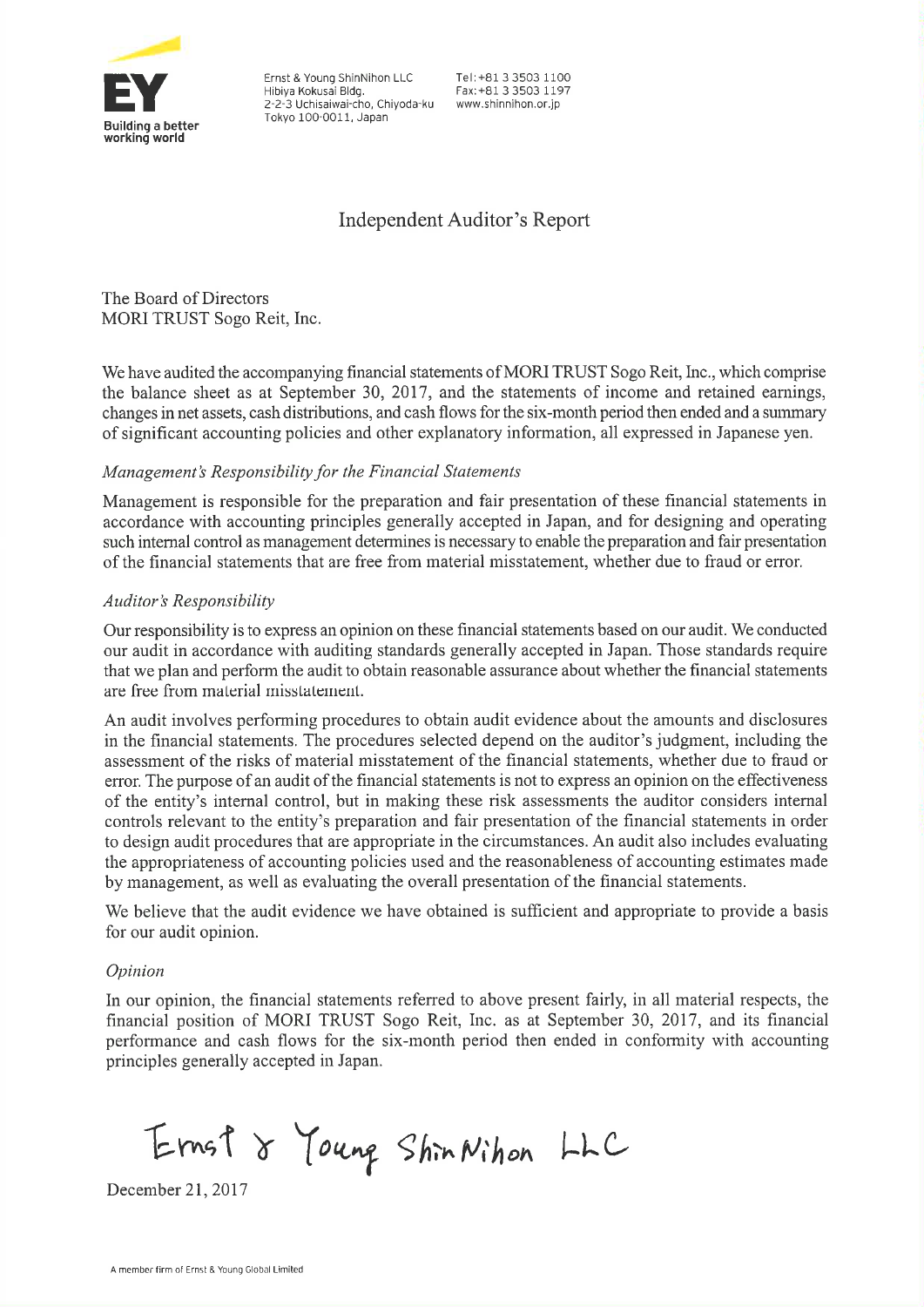

# FINANCIAL STATEMENTS

**BALANCE SHEETS**

As of March 31, 2017 and September 30, 2017

|                                             |                      | Thousands of yen         |
|---------------------------------------------|----------------------|--------------------------|
|                                             | As of March 31, 2017 | As of September 30, 2017 |
| Assets                                      |                      |                          |
| Current assets                              |                      |                          |
| Cash and deposits                           | 14,206,209           | 21,105,617               |
| Cash and deposits in trust                  | 2,576,492            | 2,683,202                |
| Operating accounts receivable               | 79,397               | 68,100                   |
| Prepaid expenses                            | 33,816               | 25,422                   |
| Deferred tax assets                         | 13                   | 21                       |
| Other                                       |                      | 3,538                    |
| Total current assets                        | 16,895,929           | 23,885,903               |
| Non-current assets                          |                      |                          |
| Property, plant and equipment               |                      |                          |
| <b>Buildings</b>                            | 42,823,570           | 39,596,582               |
| Accumulated depreciation                    | (15, 476, 538)       | (14, 494, 419)           |
| Buildings, net                              | 27,347,031           | 25,102,163               |
| <b>Structures</b>                           | 650,836              | 563,580                  |
| Accumulated depreciation                    | (594, 032)           | (528, 827)               |
| Structures, net                             | 56,803               | 34,752                   |
| Machinery and equipment                     | 133,961              | 133,961                  |
| Accumulated depreciation                    | (104,004)            | (105, 359)               |
| Machinery and equipment, net                | 29,956               | 28,601                   |
| Tools, furniture and fixtures               | 110,757              | 93,751                   |
| Accumulated depreciation                    | (59, 398)            | (60, 371)                |
| Tools, furniture and fixtures, net          | 51,358               | 33,380                   |
| Land                                        | 146,060,266          | 136,672,529              |
| Buildings in trust                          | 25,987,771           | 26,099,915               |
| Accumulated depreciation                    | (7,321,763)          | (7,881,161)              |
| Buildings in trust, net                     | 18,666,008           | 18,218,754               |
| Structures in trust                         | 108,939              | 114,715                  |
| Accumulated depreciation                    | (93,046)             | (94, 564)                |
| Structures in trust, net                    | 15,892               | 20,150                   |
| Machinery and equipment in trust            | 2,897                | 2,897                    |
| Accumulated depreciation                    | (2,205)              | (2, 233)                 |
| Machinery and equipment in trust, net       | 692                  | 664                      |
| Tools, furniture and fixtures in trust      | 54,485               | 57,799                   |
| Accumulated depreciation                    | (27, 488)            | (30,605)                 |
| Tools, furniture and fixtures in trust, net | 26,997               | 27,193                   |
| Land in trust                               | 123,359,160          | 123,359,160              |
| Total property, plant and equipment         | 315,614,167          | 303,497,351              |
| Intangible assets                           |                      |                          |
| Software                                    | 95                   | 76                       |
| Other                                       | 240                  | 240                      |
| Total intangible assets                     | 335                  | 316                      |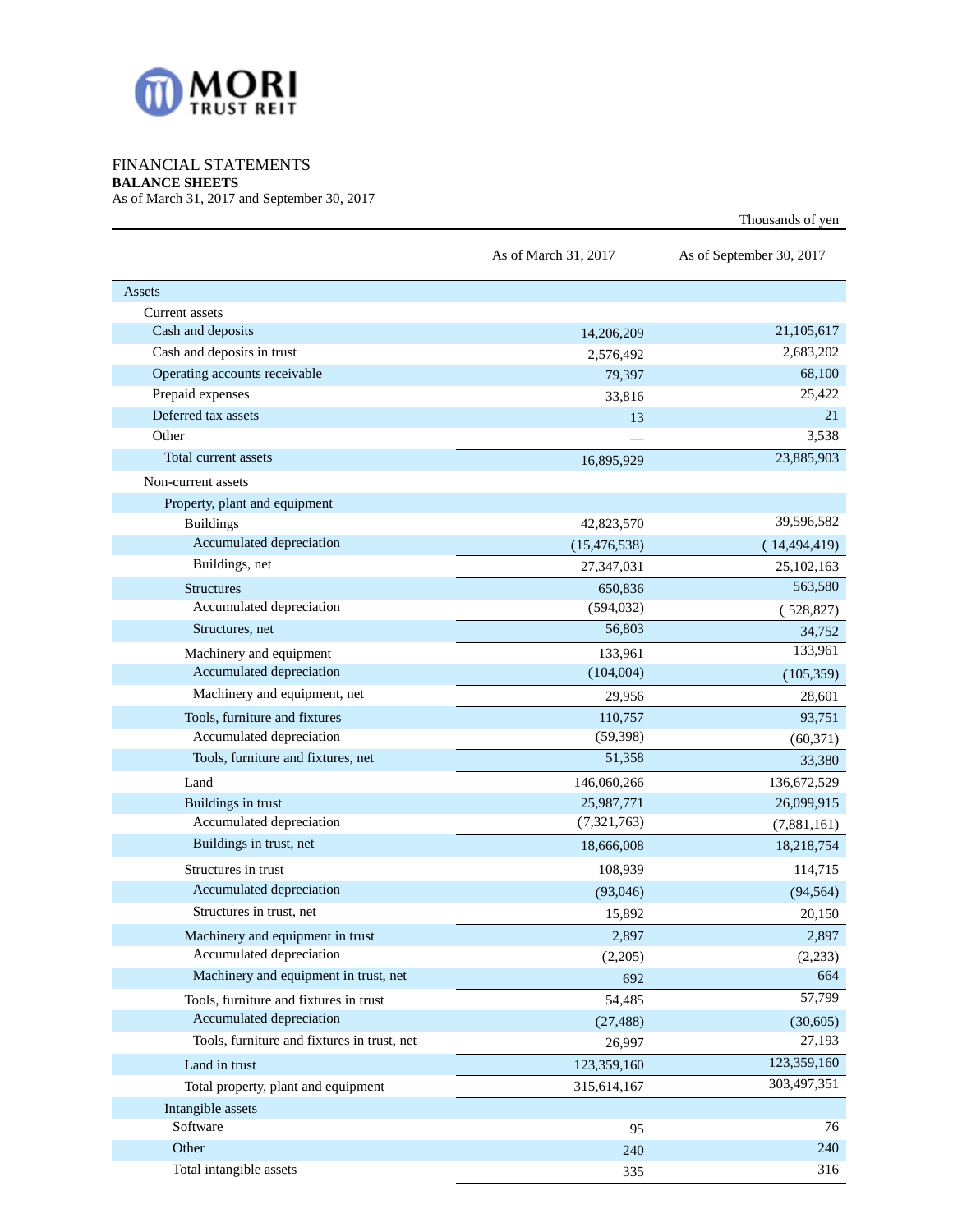

Thousands of yen

|                                                 | As of March 31, 2017 | As of September 30, 2017 |  |
|-------------------------------------------------|----------------------|--------------------------|--|
| Investments and other assets                    |                      |                          |  |
| Guarantee deposits                              | 10,000               | 10,000                   |  |
| Long-term prepaid expenses                      | 2,130                | 562                      |  |
| Other                                           | 3,602                | 3,602                    |  |
| Total investments and other assets              | 15,732               | 14,164                   |  |
| Total non-current assets                        | 315,630,235          | 303,511,832              |  |
| Deferred assets                                 |                      |                          |  |
| Investment corporation bond issuance costs      | 49,830               | 40,427                   |  |
| Total deferred assets                           | 49,830               | 40,427                   |  |
| Total assets                                    | 332,575,995          | 327,438,163              |  |
| Liabilities                                     |                      |                          |  |
| Current liabilities                             |                      |                          |  |
| Operating accounts payable                      | 218,194              | 566,765                  |  |
| Short-term loans payable                        | 6,000,000            | 5,500,000                |  |
| Current portion of investment corporation bonds | 4,000,000            | 4,000,000                |  |
| Current portion of long-term loans payable      | 38,000,000           | 33,000,000               |  |
| Accounts payable – other                        | 102,262              | 237,354                  |  |
| Accrued expenses                                | 507,244              | 555,704                  |  |
| Dividends payable                               | 9,731                | 10,318                   |  |
| Income taxes payable                            | 852                  | 999                      |  |
| Accrued consumption taxes                       | 171,197              | 359,769                  |  |
| Advances received                               | 1,477,868            | 1,431,504                |  |
| Deposits received                               | 4,964                | 3,377                    |  |
| Total current liabilities                       | 50,492,316           | 45,665,793               |  |
| Non-current liabilities                         |                      |                          |  |
| Investment corporation bonds                    | 9,000,077            | 9,000,064                |  |
| Long-term loans payable                         | 102,500,000          | 100,500,000              |  |
| Tenant leasehold and security deposits          | 10,101,531           | 9,265,115                |  |
| Tenant leasehold and security deposits in trust | 831,828              | 833,453                  |  |
| Deferred tax liabilities                        | 285,650              | 515,301                  |  |
| Total non-current liabilities                   | 122,719,087          | 120, 113, 934            |  |
| Total liabilities                               | 173,211,403          | 165,779,728              |  |
| Net assets                                      |                      |                          |  |
| Unitholders' equity                             |                      |                          |  |
| Unitholders' capital                            | 153,990,040          | 153,990,040              |  |
| Surplus                                         |                      |                          |  |
| Voluntary retained earnings                     |                      |                          |  |
| Reserve for reduction entry                     | 652,218              | 618,592                  |  |
| Total voluntary retained earnings               | 652,218              | 618,592                  |  |
| Unappropriated retained earnings                | 4,722,333            | 7,049,802                |  |
| Total surplus                                   | 5,374,552            | 7,668,395                |  |
| Total unitholders' equity                       | 159,364,592          | 161,658,435              |  |
| Total net assets                                | 159,364,592          | 161,658,435              |  |
| Total liabilities and net assets                | 332,575,995          | 327,438,163              |  |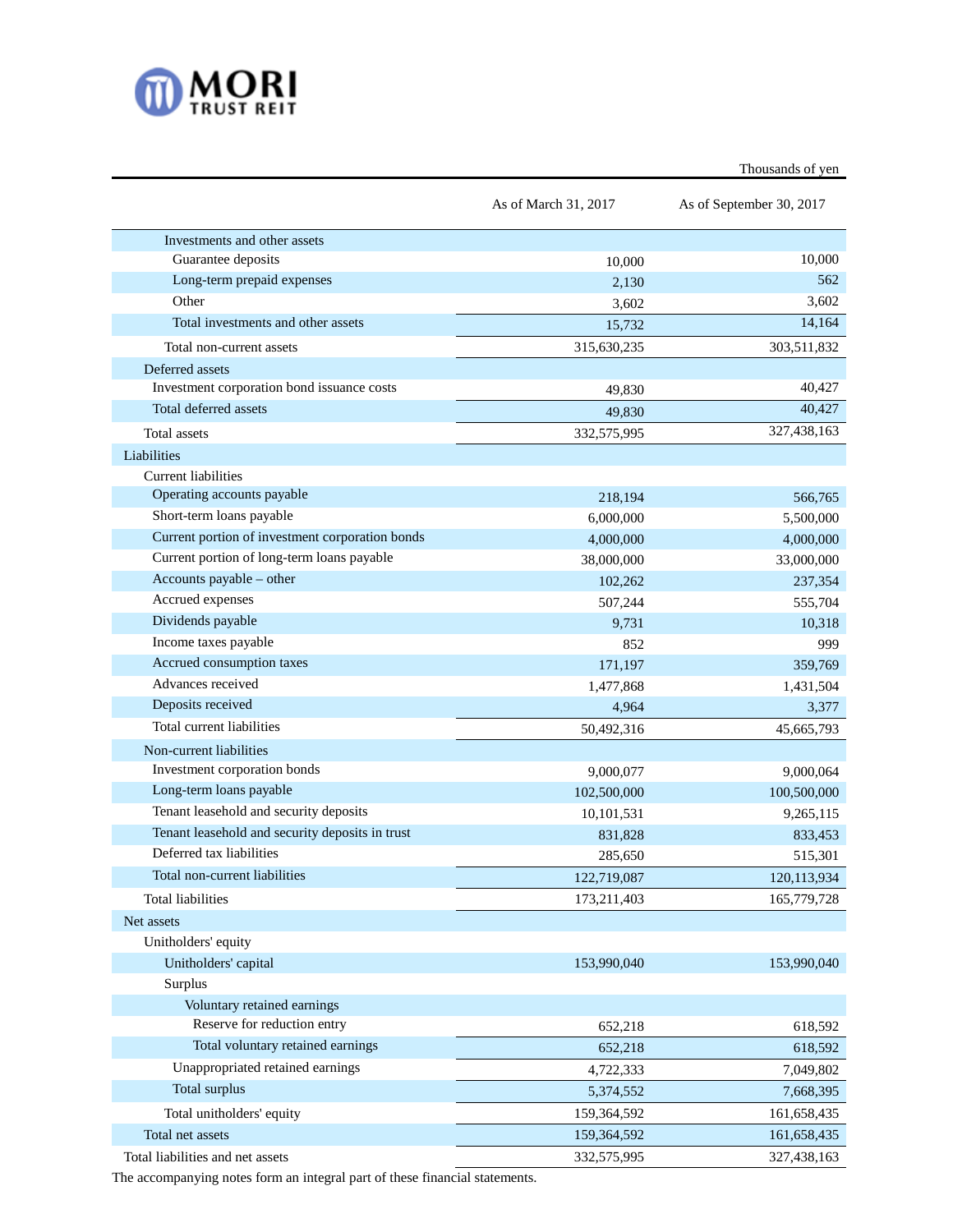

# **STATEMENTS OF INCOME AND RETAINED EARNINGS**

For the six-month periods ended March 31, 2017 and September 30, 2017

|                                                               |                                                             | Thousands of yen                                              |
|---------------------------------------------------------------|-------------------------------------------------------------|---------------------------------------------------------------|
|                                                               | For the period<br>from October 1, 2016<br>to March 31, 2017 | For the period<br>from April 1, 2017<br>to September 30, 2017 |
| Operating revenue                                             |                                                             |                                                               |
| Lease business revenue                                        | 8,590,929                                                   | 8,504,468                                                     |
| Other lease business revenue                                  | 278,455                                                     | 289,014                                                       |
| Gain on sale of investment property                           |                                                             | 2,813,198                                                     |
| Total operating revenue                                       | 8,869,384                                                   | 11,606,680                                                    |
| Operating expenses                                            |                                                             |                                                               |
| Expenses related to rent business                             | 3,195,970                                                   | 3,285,231                                                     |
| Asset management fee                                          | 324,579                                                     | 364,288                                                       |
| Asset custody fee                                             | 15,243                                                      | 16,557                                                        |
| Administrative service fees                                   | 49,762                                                      | 59,152                                                        |
| Directors' compensations                                      | 9,180                                                       | 7,590                                                         |
| Other operating expenses                                      | 41,373                                                      | 79,592                                                        |
| Total operating expenses                                      | 3,636,109                                                   | 3,812,411                                                     |
| Operating income                                              | 5, 233, 274                                                 | 7,794,268                                                     |
| Non-operating income                                          |                                                             |                                                               |
| Interest income                                               | 220                                                         | 372                                                           |
| Reversal of dividends payable                                 | 1,153                                                       | 1,112                                                         |
| Insurance income                                              | 1,448                                                       | 286                                                           |
| Co-sponsor fee                                                | 1,000                                                       |                                                               |
| Other                                                         | 1,133                                                       |                                                               |
| Total non-operating income                                    | 4,955                                                       | 1,771                                                         |
| Non-operating expenses                                        |                                                             |                                                               |
| Interest expenses                                             | 504,325                                                     | 490,019                                                       |
| Interest expenses on investment corporation bonds             | 16,474                                                      | 16,115                                                        |
| Amortization of investment corporation bond issuance<br>costs | 9,737                                                       | 9,402                                                         |
| Total non-operating expenses                                  | 530,538                                                     | 515,538                                                       |
| Ordinary income                                               | 4,707,691                                                   | 7,280,501                                                     |
| Profit before income taxes                                    | 4,707,691                                                   | 7,280,501                                                     |
| Income taxes - current                                        | 885                                                         | 1,056                                                         |
| Income taxes - deferred                                       | (15,527)                                                    | 229,642                                                       |
| Total income taxes                                            | (14, 642)                                                   | 230,698                                                       |
| Profit                                                        | 4,722,333                                                   | 7,049,802                                                     |
| Unappropriated retained earnings                              | 4,722,333                                                   | 7,049,802                                                     |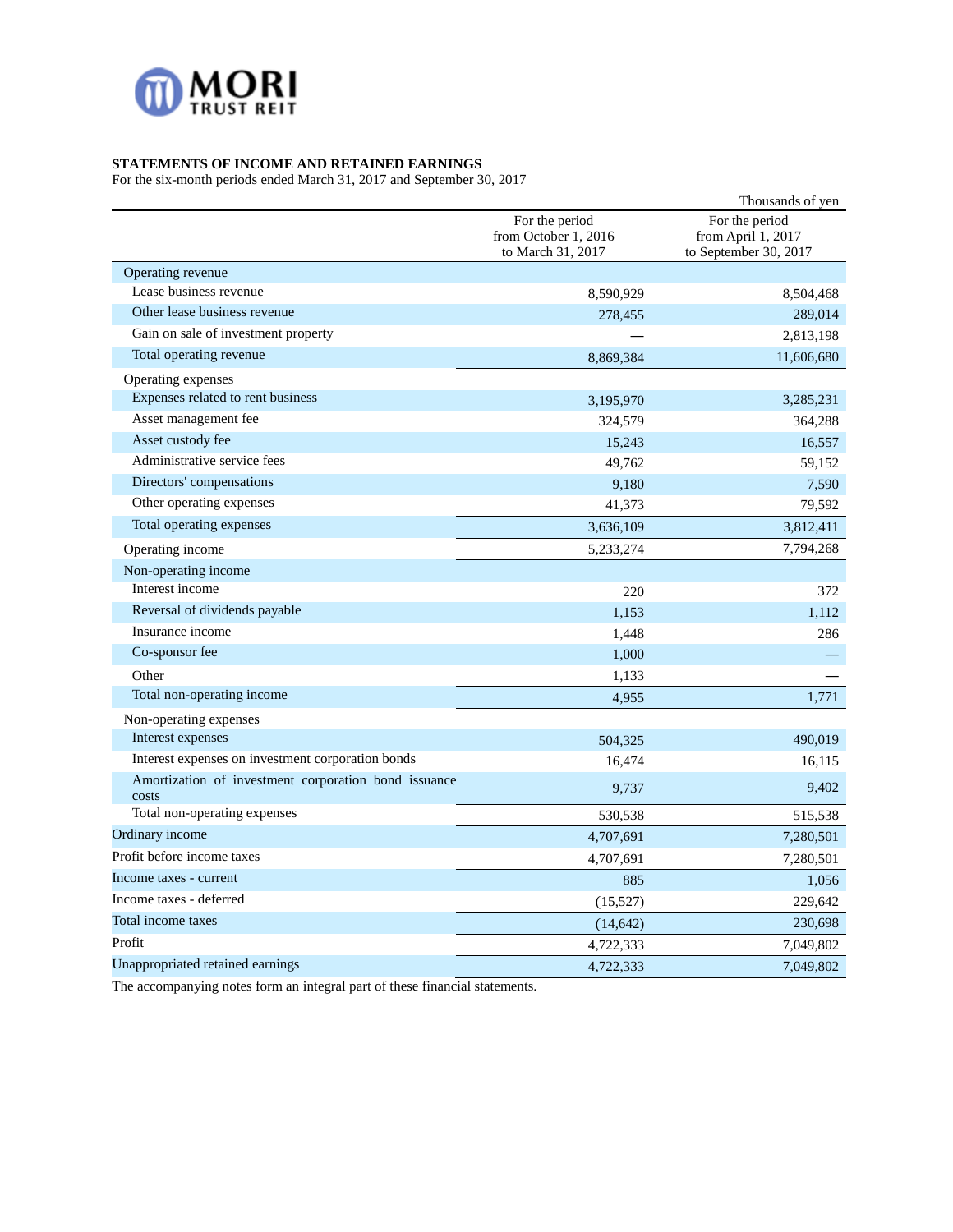

# **STATEMENTS OF CHANGES IN NET ASSETS**

For the six-month periods ended March 31, 2017

Thousands of yen

|                                            | Unitholders' equity |                                |                                      |                                        |               |                    |                  |
|--------------------------------------------|---------------------|--------------------------------|--------------------------------------|----------------------------------------|---------------|--------------------|------------------|
|                                            |                     |                                | Surplus                              |                                        |               |                    |                  |
|                                            | Unitholders'        | Voluntary retained earnings    |                                      | Unappropriated                         |               | Total unitholders' | Total net assets |
|                                            | capital             | Reserve for<br>reduction entry | Total voluntary<br>retained earnings | retained earnings<br>(undisposed loss) | Total surplus | equity             |                  |
| Balance at beginning of<br>current period  | 153,990,040         | 768,588                        | 768,588                              | 4,596,029                              | 5,364,618     | 159,354,658        | 159,354,658      |
| Changes of items during<br>period          |                     |                                |                                      |                                        |               |                    |                  |
| Reversal of reserve for<br>reduction entry |                     | (116,370)                      | (116,370)                            | 116,370                                |               |                    |                  |
| Dividends of surplus                       |                     |                                |                                      | (4,712,400)                            | (4,712,400)   | (4,712,400)        | (4,712,400)      |
| Profit                                     |                     |                                |                                      | 4,722,333                              | 4,722,333     | 4,722,333          | 4,722,333        |
| Total changes of items<br>during period    |                     | (116,370)                      | (116,370)                            | 126,304                                | 9,933         | 9,933              | 9,933            |
| Balance at end of current<br>period        | 153,990,040         | 652,218                        | 652,218                              | 4,722,333                              | 5,374,552     | 159,364,592        | 159,364,592      |

The accompanying notes form an integral part of these financial statements.

For the six-month periods ended September 30, 2017

|                                                  |              |                                |                                      |                                        |               |                   | Thousands of yen |
|--------------------------------------------------|--------------|--------------------------------|--------------------------------------|----------------------------------------|---------------|-------------------|------------------|
| Unitholders' equity                              |              |                                |                                      |                                        |               |                   |                  |
|                                                  |              |                                |                                      | Surplus                                |               |                   |                  |
|                                                  | Unitholders' |                                | Voluntary retained earnings          | Unappropriated                         |               | Total unitholders | Total net assets |
|                                                  | capital      | Reserve for<br>reduction entry | Total voluntary<br>retained earnings | retained earnings<br>(undisposed loss) | Total surplus | equity            |                  |
| Balance at beginning of<br>current period        | 153,990,040  | 652,218                        | 652,218                              | 4,722,333                              | 5,374,552     | 159,364,592       | 159,364,592      |
| Changes of items during<br>period                |              |                                |                                      |                                        |               |                   |                  |
| Reversal of reserve for<br>reduction entry       |              | (33,626)                       | (33,626)                             | 33,626                                 |               |                   |                  |
| Dividends of surplus                             |              |                                |                                      | (4,755,960)                            | (4,755,960)   | (4,755,960)       | (4,755,960)      |
| Profit                                           |              |                                |                                      | 7,049,802                              | 7,049,802     | 7,049,802         | 7,049,802        |
| of<br>Total<br>changes<br>items<br>during period |              | (33, 626)                      | (33, 626)                            | 2,327,469                              | 2,293,842     | 2,293,842         | 2,293,842        |
| Balance at end of current<br>period              | 153,990,040  | 618,592                        | 618,592                              | 7,049,802                              | 7,668,395     | 161,658,435       | 161,658,435      |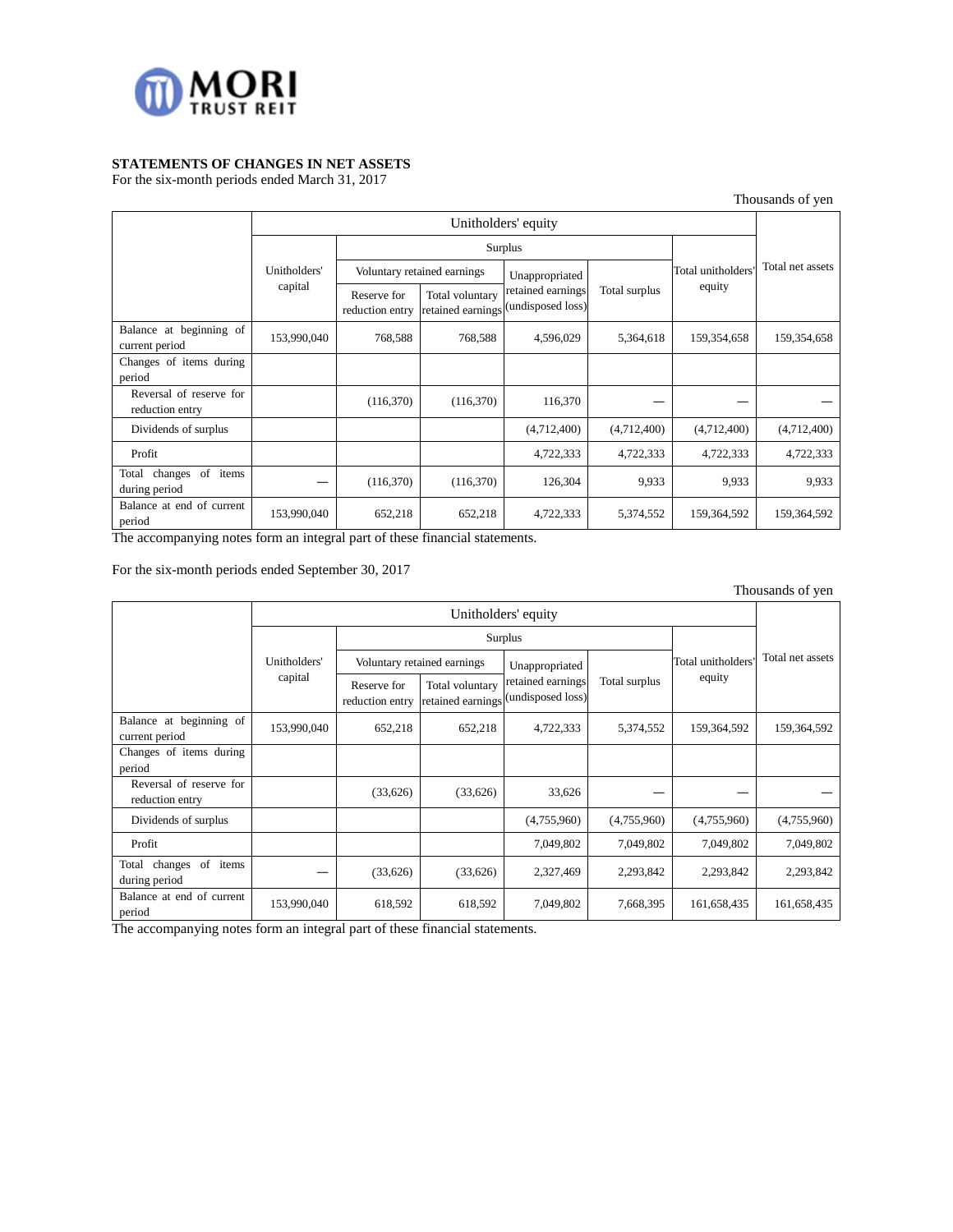

# **STATEMENTS OF CASH DISTRIBUTIONS**

For the six-month periods ended March 31, 2017 and September 30, 2017

| of the $\frac{31}{100}$ month periods ended material, 2017 and beptended 50, 2 |                                                           | (Unit: yen)                                                 |
|--------------------------------------------------------------------------------|-----------------------------------------------------------|-------------------------------------------------------------|
|                                                                                | 30th Fiscal Period<br>(October 1, 2016 to March 31, 2017) | 31st Fiscal Period<br>(April 1, 2017 to September 30, 2017) |
| I. Unappropriated retained earnings                                            | 4,722,333,845                                             | 7,049,802,986                                               |
| II. Reversal of voluntary retained                                             |                                                           |                                                             |
| earnings                                                                       |                                                           |                                                             |
| Reversal of reserve for reduction                                              |                                                           |                                                             |
| entry                                                                          | 33,626,155                                                |                                                             |
| III. Distribution amount                                                       | 4,755,960,000                                             | 6,552,480,000                                               |
| (Distribution amount per unit)                                                 | (3,603)                                                   | (4,964)                                                     |
| IV. Voluntary retained earnings                                                |                                                           |                                                             |
| Provision of reserve for reduction                                             |                                                           |                                                             |
| entry                                                                          |                                                           | 497,322,986                                                 |
| V. Retained earnings carried forward                                           | $\mathbf{0}$                                              | $\mathbf{0}$                                                |
| Calculation<br>method<br>of<br>distribution                                    | In accordance with Paragraph 1,                           | In accordance with Paragraph 1,                             |
| amount                                                                         | Article 29 of the Investment                              | Article 29 of the Investment                                |
|                                                                                | Corporation's Articles of Incorporation,                  | Corporation's Articles of Incorporation,                    |
|                                                                                | MTR decided to distribute the total sum                   | MTR decided to distribute the total                         |
|                                                                                | of unappropriated retained earnings and                   | balance of unappropriated retained                          |
|                                                                                | the reversal of reserve for reduction                     | earnings after deducting provision of the                   |
|                                                                                | entry under Article 66-2 of the Act on                    | reserve for reduction entry under Article                   |
|                                                                                | Special Measures Concerning Taxation,                     | 66-2 of the Act on Special Measures                         |
|                                                                                | the amount of which is 4,755,960,000                      | Concerning Taxation, the amount of                          |
|                                                                                | yen.                                                      | which is 6,552,480,000 yen.                                 |
|                                                                                | In addition, MTR does not distribute                      | In addition, MTR does not distribute                        |
|                                                                                | dividends in excess of accounting profit                  | dividends in excess of accounting profit                    |
|                                                                                | as set forth in Paragraph 2, Article 29 of                | as set forth in Paragraph 2, Article 29 of                  |
|                                                                                | the Investment Corporation's Articles of                  | the Investment Corporation's Articles of                    |
|                                                                                | Incorporation.                                            | Incorporation.                                              |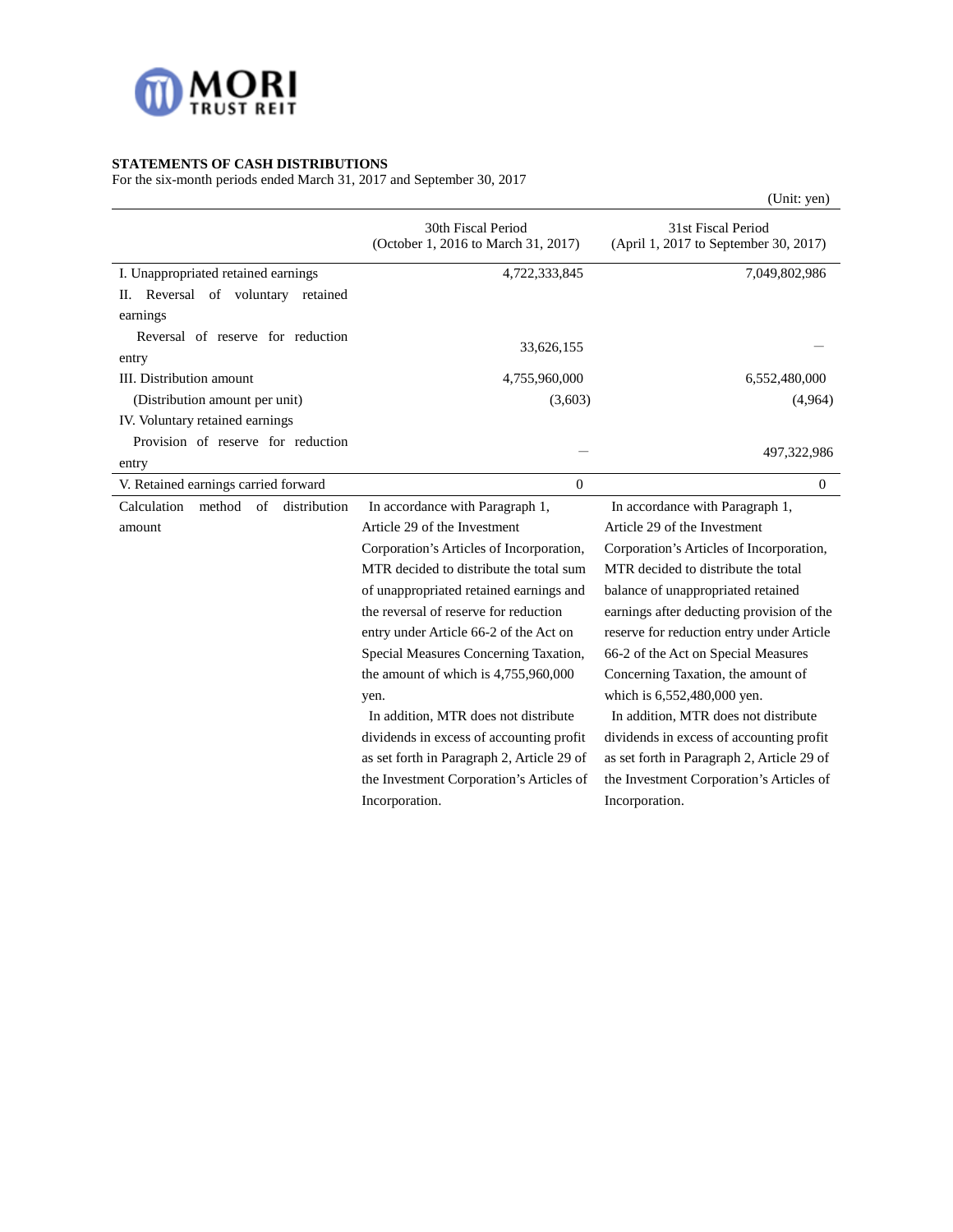

# **STATEMENTS OF CASH FLOWS**

For the six-month periods ended March 31, 2017 and September 30, 2017

|                                                                  |                                                             | Thousands of yen                                              |
|------------------------------------------------------------------|-------------------------------------------------------------|---------------------------------------------------------------|
|                                                                  | For the period<br>from October 1, 2016<br>to March 31, 2017 | For the period<br>from April 1, 2017<br>to September 30, 2017 |
| Cash flows from operating activities                             |                                                             |                                                               |
| Profit before income taxes                                       | 4,707,691                                                   | 7,280,501                                                     |
| Depreciation                                                     | 1,394,351                                                   | 1,373,930                                                     |
| Amortization of investment corporation bond issuance<br>costs    | 9,737                                                       | 9,402                                                         |
| Interest income                                                  | (220)                                                       | (372)                                                         |
| Interest expenses                                                | 520,800                                                     | 506,135                                                       |
| Increase in operating accounts receivable                        | 9,152                                                       | 11,296                                                        |
| Increase (decrease) in operating accounts payable                | (15,781)                                                    | 345,032                                                       |
| Decrease in accrued consumption taxes                            | 11,664                                                      | 188,571                                                       |
| Increase (decrease) in advances received                         | 6,186                                                       | (46, 363)                                                     |
| Decrease due to sale of investment property                      |                                                             | 11,213,671                                                    |
| Other, net                                                       | 115,426                                                     | 67,582                                                        |
| Subtotal                                                         | 6,759,009                                                   | 20,949,389                                                    |
| Interest income received                                         | 220                                                         | 372                                                           |
| Interest expenses paid                                           | (522, 653)                                                  | (516, 897)                                                    |
| Income taxes paid                                                | (880)                                                       | (908)                                                         |
| Net cash provided by operating activities                        | 6,235,695                                                   | 20,431,955                                                    |
| Cash flows from investing activities                             |                                                             |                                                               |
| Purchase of property, plant and equipment                        | (67,110)                                                    | (233, 430)                                                    |
| Purchase of property, plant and equipment in trust               | (152, 188)                                                  | (102, 244)                                                    |
| Repayments of tenant leasehold and security deposits             | (46,171)                                                    | (909, 448)                                                    |
| Proceeds from tenant leasehold and security deposits             | 117,198                                                     | 73,032                                                        |
| Repayments of tenant leasehold and security deposits in<br>trust | (32,758)                                                    | (30, 546)                                                     |
| Proceeds from tenant leasehold and security deposits in<br>trust | 14,771                                                      | 32,172                                                        |
| Net cash used in investing activities                            | (166, 258)                                                  | (1,170,465)                                                   |
| Cash flows from financing activities                             |                                                             |                                                               |
| Net increase (decrease) in short-term loans payable              | 500,000                                                     | (500,000)                                                     |
| Proceeds from long-term loans payable                            | 6,500,000                                                   | 12,500,000                                                    |
| Repayments of long-term loans payable                            | (7,500,000)                                                 | (19,500,000)                                                  |
| Proceeds from issuance of investment corporation bonds           | 5,000,080                                                   |                                                               |
| Redemption of investment corporation bonds                       | (5,000,000)                                                 |                                                               |
| Payments for investment corporation bond issuance costs          | (28, 185)                                                   |                                                               |
| Dividends paid                                                   | (4,712,867)                                                 | (4,755,373)                                                   |
| Net cash used in financing activities                            | (5,240,973)                                                 | (12, 255, 373)                                                |
| Net increase in cash and cash equivalents                        | 828,463                                                     | 7,006,117                                                     |
| Cash and cash equivalents at beginning of period                 | 15,954,238                                                  | 16,782,701                                                    |
| Cash and cash equivalents at end of period                       | 16,782,701                                                  | 23,788,819                                                    |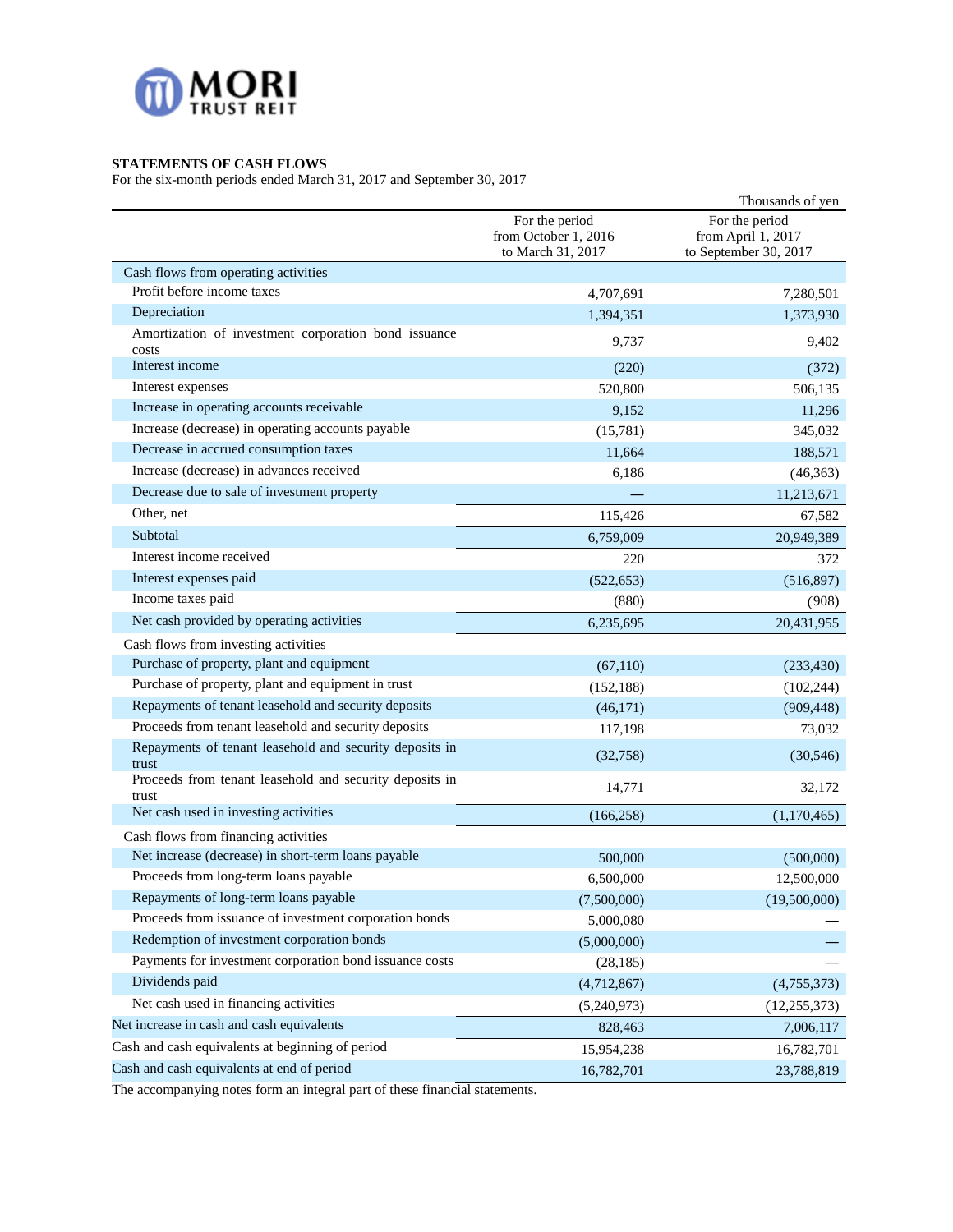

### **NOTES TO FINANCIAL STATEMENTS**

For the six-month periods ended March 31, 2017 and September 30, 2017

#### **1. ORGANIZATION AND BASIS OF PRESENTATION OF FINANCIAL STATEMENTS Organization**

MORI TRUST Sogo Reit, Inc. ("MTR"), a Japanese real estate investment corporation, was incorporated on October 2, 2001 under the Law Concerning Investment Trusts and Investment Corporations of Japan, or the Investment Trust Law. MTR was originally formed by Mori Trust Co., Ltd., and commenced operations on March 28, 2002 by acquiring a property. MTR is provided professional asset management services of properties of various types by a licensed asset management company, MORI TRUST Asset Management Co., Ltd. ("MTAM"). MTAM is currently owned 75% by Mori Trust Co., Ltd., 10% by Sompo Japan Nipponkoa Insurance Inc., 5% by Sumitomo Mitsui Banking Corporation, 5% by The Bank of Tokyo-Mitsubishi UFJ, Ltd., and 5% by Mizuho Bank, Ltd. On February 13, 2004, MTR was listed on the J-REIT section of the Tokyo Stock Exchange (securities code: 8961). As of September 30, 2017, MTR owned a portfolio of 14 properties with a total rentable area of 428,920.03 sq. meters occupied by 91 tenants. The occupancy rate was 99.7%.

#### **Basis of presentation of financial statements**

MTR maintains its accounting records and prepares its financial statements in accordance with accounting principles generally accepted in Japan ("Japanese GAAP"), including provisions set forth in the Investment Trust Law, the Financial Instruments and Exchange Law of Japan and the related regulations, which are different in certain respects as to the application and disclosure requirements of International Financial Reporting Standards. The accompanying financial statements are a translation of the financial statements of MTR, which were prepared in accordance with Japanese GAAP and were presented in the Securities Report of MTR filed with the Kanto Local Finance Bureau. In preparing the accompanying financial statements, certain reclassifications have been made to the financial statements issued domestically in order to present them in a format which is more familiar to readers outside Japan. In addition, the notes to financial statements include information which might not be required under Japanese GAAP but is presented herein as additional information. As permitted under the Japanese Financial Instruments and Exchange Law, amounts of less than one million yen have been omitted. As a result, the totals shown in the accompanying financial statements do not necessarily agree with the sum of the individual amounts. MTR does not prepare consolidated financial statements as it has no subsidiaries.

# **2. SUMMARY OF SIGNIFICANT ACCOUNTING POLICIES**

### **Property and equipment**

Property and equipment is stated at cost less accumulated depreciation. The costs of land, buildings and building improvements include the purchase prices of properties, legal fees and acquisition costs. Depreciation of property and equipment is calculated on a straight-line basis over the estimated useful lives of the respective assets ranging as follows:

Expenditures for repairs and maintenance are charged to income as incurred. Significant renewals and betterments are capitalized.

#### **Intangible assets**

Intangible assets are amortized on a straight-line basis.

#### **Revenue recognition**

Revenues from leasing of investment properties are recognized as rent accrued over the lease period.

#### **Deferred assets**

Deferred investment corporation bond issuance costs are amortized using the straight-line method over the respective terms of the bonds.

#### **Taxes on property and equipment**

Property and equipment is subject to property taxes and city planning taxes on a calendar year basis. These taxes are generally expensed during the period. The sellers of the properties were liable for property taxes for the calendar year including the period from the date of purchase by MTR through the end of the year since the taxes were imposed on the registered owners as of January 1, based on assessments made by local governments.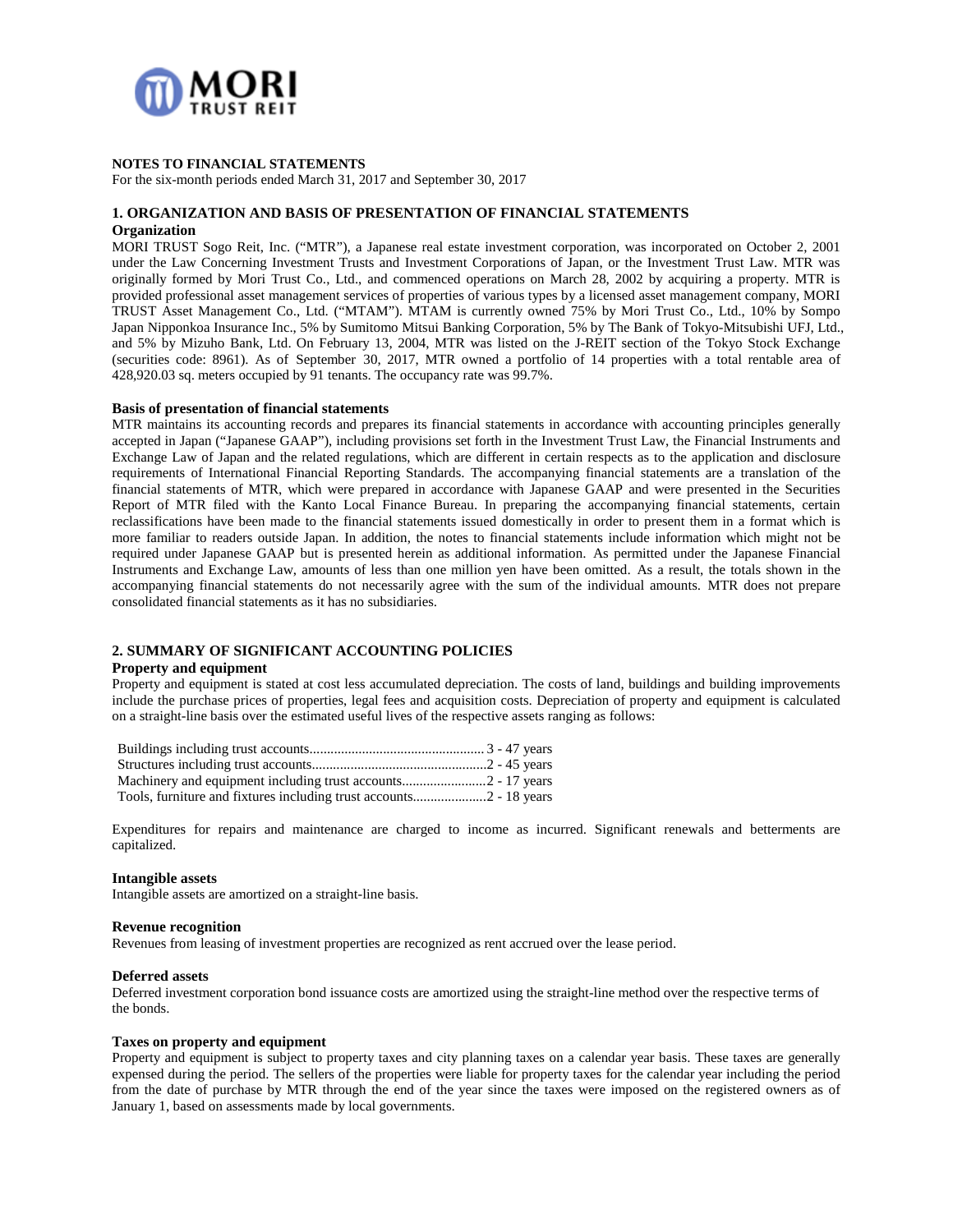

#### **Cash and cash equivalents**

Cash and cash equivalents consist of cash on hand, deposits with banks and short-term investments which are highly liquid, readily convertible to cash and with an insignificant risk of price fluctuation, and with an original maturity of three months or less.

#### **Accounting treatment of beneficiary interests in trust assets including real estate**

For trust beneficiary interests in real estate, all accounts of assets and liabilities within assets in trust as well as all income generated and expenses incurred from assets in trust are recorded in the relevant balance sheets and statements of income and retained earnings accounts.

#### **Consumption taxes**

Consumption taxes withheld and consumption taxes paid are not included in the accompanying statements of income and retained earnings. The consumption taxes paid are generally offset against the balance of consumption taxes withheld. As such, the excess of payments over amounts withheld is included in current assets and the excess of amounts withheld over payments is included in current liabilities.

#### **3. PROPERTY AND EQUIPMENT**

Property and equipment at March 31, 2017 and September 30, 2017 consisted of the following:

|                                   | Thousands of ven                             |             |                          |                   |  |  |  |
|-----------------------------------|----------------------------------------------|-------------|--------------------------|-------------------|--|--|--|
|                                   | As of March 31, 2017                         |             | As of September 30, 2017 |                   |  |  |  |
|                                   | <b>Acquisition Cost</b><br><b>Book Value</b> |             | <b>Acquisition Cost</b>  | <b>Book Value</b> |  |  |  |
| Land                              | 146,060,266                                  | 146,060,266 | 136,672,529              | 136,672,529       |  |  |  |
| Buildings and structures          | 43,474,406                                   |             | 40,160,163               |                   |  |  |  |
| Accumulated depreciation          | (16,070,571)                                 | 27,403,834  | (15,023,247)             | 25,136,915        |  |  |  |
| Machinery and equipment           | 133,961                                      |             | 133,961                  |                   |  |  |  |
| Accumulated depreciation          | (104,004)                                    | 29,956      | (105, 359)               | 28,601            |  |  |  |
| Tools, furniture and fixtures     | 110,757                                      |             | 93,751                   |                   |  |  |  |
| Accumulated depreciation          | (59,398)                                     | 51,358      | (60, 371)                | 33,380            |  |  |  |
| Land in trust                     | 123,359,160                                  | 123,359,160 | 123,359,160              | 123,359,160       |  |  |  |
| Buildings and structures in trust | 26,096,710                                   |             | 26,214,631               |                   |  |  |  |
| Accumulated depreciation          | (7,414,809)                                  | 18,681,901  | (7, 975, 725)            | 18,238,905        |  |  |  |
| Machinery and equipment in trust  | 2,897                                        |             | 2,897                    |                   |  |  |  |
| Accumulated depreciation          | (2,205)                                      | 692         | (2,233)                  | 664               |  |  |  |
| Tools, furniture and fixtures in  | 54,485                                       |             | 57,799                   |                   |  |  |  |
| trust                             |                                              |             |                          |                   |  |  |  |
| Accumulated depreciation          | (27,488)                                     | 26,997      | (30,605)                 | 27,193            |  |  |  |
| Total                             |                                              | 315,614,167 |                          | 303,497,351       |  |  |  |

The compressed amount of tangible assets with government grants under the Corporation Tax Law of Japan was ¥38,340 thousand at March 31, 2017 and ¥38,340 thousand at September 30, 2017.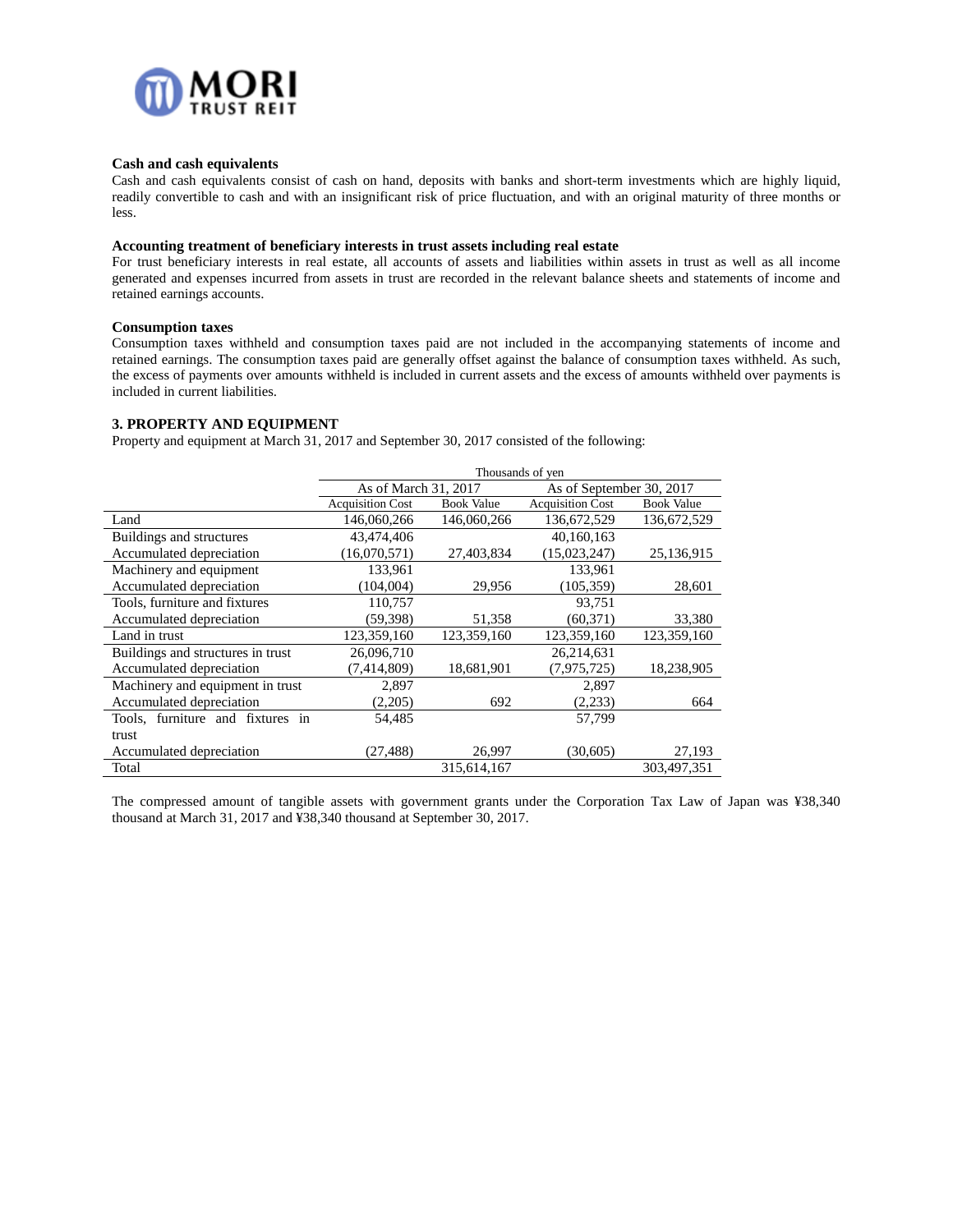

# **4. SHORT**-**TERM LOANS PAYABLE**

Short-term loans payable at March 31, 2017 and September 30, 2017 consisted of the following:

| Thousands of yen                           |                            |                                |                                     |                          |                 |      |
|--------------------------------------------|----------------------------|--------------------------------|-------------------------------------|--------------------------|-----------------|------|
| Lender                                     | As of<br>March 31,<br>2017 | As of<br>September 30,<br>2017 | Average<br>interest rate<br>(%) (1) | Due on                   | Use of<br>funds | Note |
| Mizuho Bank, Ltd.                          | 2,000,000                  | $\overline{\phantom{a}}$       |                                     | $\overline{\phantom{a}}$ |                 |      |
| Mitsubishi UFJ Trust & Banking Corporation | 3.500,000                  | ۰                              |                                     |                          |                 |      |
| Resona Bank, Limited                       | 500,000                    | 500,000                        | 0.16                                | October 18, 2017         |                 |      |
| Mizuho Bank, Ltd.                          |                            | 2,000,000                      | 0.16                                | April 12, 2018           | (2)             | (3)  |
| Mitsubishi UFJ Trust & Banking Corporation |                            | 3,000,000                      | 0.16                                | August 31, 2018          |                 |      |
| Total short-term loans                     | 6,000,000                  | 5.500,000                      |                                     | $\overline{\phantom{a}}$ |                 |      |

(1) Average interest rate for each loan has been rounded to the second decimal place.

(2) Use of the above funds includes acquisition of real estate or beneficiary interests.

(3) The above loans are unsecured and non-guaranteed with floating rates.

MTR has entered into line of credit loan agreements totaling ¥20,000 million with banks to reduce refinancing risk. The unused amount of such credit lines was ¥20,000 million at September 30, 2017.

### **5. LONG**-**TERM LOANS PAYABLE**

Long-term loans payable at March 31, 2017 and September 30, 2017 consisted of the following:

| As of<br>As of<br>Average<br>Use of<br>March 31,<br>September 30,<br>Lender<br>interest rate<br>Due on<br>Note<br>funds<br>2017<br>2017<br>(96)(1)<br>Mizuho Bank, Ltd.<br>4,000,000<br>$\overline{\phantom{a}}$<br>$\overline{\phantom{a}}$<br>Aozora Bank, Ltd.<br>1,000,000<br>$\overline{\phantom{a}}$<br>$\blacksquare$<br>$\sim$<br>The Ashikaga Bank, Ltd.<br>1,000,000<br>$\mathcal{L}_{\mathcal{A}}$<br>$\overline{\phantom{a}}$<br>$\overline{\phantom{a}}$<br>Sumitomo Mitsui Trust Bank, Ltd.<br>5,500,000<br>$\overline{\phantom{a}}$<br>$\overline{\phantom{a}}$<br>$\overline{\phantom{a}}$<br>Mizuho Bank, Ltd.<br>4,000,000<br>$\overline{\phantom{a}}$<br>$\overline{\phantom{a}}$<br>$\sim$<br>Mitsubishi UFJ Trust & Banking Corporation<br>1,000,000<br>$\overline{a}$<br>$\mathcal{L}^{\pm}$<br>÷.<br>Development Bank of Japan Inc.<br>2,000,000<br>$\blacksquare$<br>$\overline{\phantom{a}}$<br>$\overline{a}$<br>Sumitomo Mitsui Trust Bank, Ltd.<br>1,000,000<br>$\overline{\phantom{a}}$<br>Sumitomo Mitsui Trust Bank, Ltd.<br>1,000,000<br>1,000,000<br>0.46<br>December 26, 2017<br>Mitsubishi UFJ Trust & Banking Corporation<br>0.46<br>1,000,000<br>1,000,000<br>December 26, 2017<br>0.76<br>Sumitomo Mitsui Banking Corporation<br>5,000,000<br>5,000,000<br>February 28, 2018<br>The Bank of Tokyo-Mitsubishi UFJ, Ltd.<br>5,000,000<br>0.76<br>5,000,000<br>February 28, 2018<br>Mizuho Bank, Ltd.<br>3,000,000<br>3,000,000<br>0.76<br>February 28, 2018<br><b>ORIX Bank Corporation</b><br>0.75<br>2,000,000<br>2,000,000<br>March 19, 2018<br>0.84<br>Development Bank of Japan Inc.<br>1,500,000<br>1,500,000<br>March 19, 2018<br>Mitsubishi UFJ Trust & Banking Corporation<br>0.47<br>4,500,000<br>4,500,000<br>April 13, 2018<br>0.85<br>3,000,000<br>Mizuho Bank, Ltd.<br>3,000,000<br>April 24, 2018<br>0.85<br>Aozora Bank, Ltd.<br>1,000,000<br>1,000,000<br>April 24, 2018<br>The Bank of Fukuoka, Ltd.<br>1.000.000<br>1,000,000<br>0.63<br>May 31, 2018<br>0.78<br>1,000,000<br><b>ORIX Bank Corporation</b><br>1,000,000<br>August 30, 2018<br>Mitsubishi UFJ Trust & Banking Corporation<br>3,000,000<br>0.44<br>3,000,000<br>August 31, 2018<br>Development Bank of Japan Inc.<br>0.99<br>August 31, 2018<br>1,000,000<br>1,000,000<br>Sumitomo Mitsui Banking Corporation<br>0.72<br>1,000,000<br>1,000,000<br>February 28, 2019<br>0.75<br>2,000,000<br>Development Bank of Japan Inc.<br>2,000,000<br>April 11, 2019<br>Mizuho Bank, Ltd.<br>1,000,000<br>1,000,000<br>0.75<br>April 11, 2019<br>(2)<br>(3)<br>Sumitomo Mitsui Banking Corporation<br>0.96<br>3,000,000<br>3,000,000<br>April 24, 2019<br>1.04<br>The Bank of Tokyo-Mitsubishi UFJ, Ltd.<br>2,000,000<br>2,000,000<br>August 30, 2019<br>Mizuho Bank, Ltd.<br>1,500,000<br>1,500,000<br>0.53<br>August 30, 2019 |
|--------------------------------------------------------------------------------------------------------------------------------------------------------------------------------------------------------------------------------------------------------------------------------------------------------------------------------------------------------------------------------------------------------------------------------------------------------------------------------------------------------------------------------------------------------------------------------------------------------------------------------------------------------------------------------------------------------------------------------------------------------------------------------------------------------------------------------------------------------------------------------------------------------------------------------------------------------------------------------------------------------------------------------------------------------------------------------------------------------------------------------------------------------------------------------------------------------------------------------------------------------------------------------------------------------------------------------------------------------------------------------------------------------------------------------------------------------------------------------------------------------------------------------------------------------------------------------------------------------------------------------------------------------------------------------------------------------------------------------------------------------------------------------------------------------------------------------------------------------------------------------------------------------------------------------------------------------------------------------------------------------------------------------------------------------------------------------------------------------------------------------------------------------------------------------------------------------------------------------------------------------------------------------------------------------------------------------------------------------------------------------------------------------------------------------------------------------------------------------------------------------------------------------------------------------------------------------------------------------------------------------------------------------------------------------------------------------------------------------------------------------------------------------------------------------------------------------------------|
|                                                                                                                                                                                                                                                                                                                                                                                                                                                                                                                                                                                                                                                                                                                                                                                                                                                                                                                                                                                                                                                                                                                                                                                                                                                                                                                                                                                                                                                                                                                                                                                                                                                                                                                                                                                                                                                                                                                                                                                                                                                                                                                                                                                                                                                                                                                                                                                                                                                                                                                                                                                                                                                                                                                                                                                                                                            |
|                                                                                                                                                                                                                                                                                                                                                                                                                                                                                                                                                                                                                                                                                                                                                                                                                                                                                                                                                                                                                                                                                                                                                                                                                                                                                                                                                                                                                                                                                                                                                                                                                                                                                                                                                                                                                                                                                                                                                                                                                                                                                                                                                                                                                                                                                                                                                                                                                                                                                                                                                                                                                                                                                                                                                                                                                                            |
|                                                                                                                                                                                                                                                                                                                                                                                                                                                                                                                                                                                                                                                                                                                                                                                                                                                                                                                                                                                                                                                                                                                                                                                                                                                                                                                                                                                                                                                                                                                                                                                                                                                                                                                                                                                                                                                                                                                                                                                                                                                                                                                                                                                                                                                                                                                                                                                                                                                                                                                                                                                                                                                                                                                                                                                                                                            |
|                                                                                                                                                                                                                                                                                                                                                                                                                                                                                                                                                                                                                                                                                                                                                                                                                                                                                                                                                                                                                                                                                                                                                                                                                                                                                                                                                                                                                                                                                                                                                                                                                                                                                                                                                                                                                                                                                                                                                                                                                                                                                                                                                                                                                                                                                                                                                                                                                                                                                                                                                                                                                                                                                                                                                                                                                                            |
|                                                                                                                                                                                                                                                                                                                                                                                                                                                                                                                                                                                                                                                                                                                                                                                                                                                                                                                                                                                                                                                                                                                                                                                                                                                                                                                                                                                                                                                                                                                                                                                                                                                                                                                                                                                                                                                                                                                                                                                                                                                                                                                                                                                                                                                                                                                                                                                                                                                                                                                                                                                                                                                                                                                                                                                                                                            |
|                                                                                                                                                                                                                                                                                                                                                                                                                                                                                                                                                                                                                                                                                                                                                                                                                                                                                                                                                                                                                                                                                                                                                                                                                                                                                                                                                                                                                                                                                                                                                                                                                                                                                                                                                                                                                                                                                                                                                                                                                                                                                                                                                                                                                                                                                                                                                                                                                                                                                                                                                                                                                                                                                                                                                                                                                                            |
|                                                                                                                                                                                                                                                                                                                                                                                                                                                                                                                                                                                                                                                                                                                                                                                                                                                                                                                                                                                                                                                                                                                                                                                                                                                                                                                                                                                                                                                                                                                                                                                                                                                                                                                                                                                                                                                                                                                                                                                                                                                                                                                                                                                                                                                                                                                                                                                                                                                                                                                                                                                                                                                                                                                                                                                                                                            |
|                                                                                                                                                                                                                                                                                                                                                                                                                                                                                                                                                                                                                                                                                                                                                                                                                                                                                                                                                                                                                                                                                                                                                                                                                                                                                                                                                                                                                                                                                                                                                                                                                                                                                                                                                                                                                                                                                                                                                                                                                                                                                                                                                                                                                                                                                                                                                                                                                                                                                                                                                                                                                                                                                                                                                                                                                                            |
|                                                                                                                                                                                                                                                                                                                                                                                                                                                                                                                                                                                                                                                                                                                                                                                                                                                                                                                                                                                                                                                                                                                                                                                                                                                                                                                                                                                                                                                                                                                                                                                                                                                                                                                                                                                                                                                                                                                                                                                                                                                                                                                                                                                                                                                                                                                                                                                                                                                                                                                                                                                                                                                                                                                                                                                                                                            |
|                                                                                                                                                                                                                                                                                                                                                                                                                                                                                                                                                                                                                                                                                                                                                                                                                                                                                                                                                                                                                                                                                                                                                                                                                                                                                                                                                                                                                                                                                                                                                                                                                                                                                                                                                                                                                                                                                                                                                                                                                                                                                                                                                                                                                                                                                                                                                                                                                                                                                                                                                                                                                                                                                                                                                                                                                                            |
|                                                                                                                                                                                                                                                                                                                                                                                                                                                                                                                                                                                                                                                                                                                                                                                                                                                                                                                                                                                                                                                                                                                                                                                                                                                                                                                                                                                                                                                                                                                                                                                                                                                                                                                                                                                                                                                                                                                                                                                                                                                                                                                                                                                                                                                                                                                                                                                                                                                                                                                                                                                                                                                                                                                                                                                                                                            |
|                                                                                                                                                                                                                                                                                                                                                                                                                                                                                                                                                                                                                                                                                                                                                                                                                                                                                                                                                                                                                                                                                                                                                                                                                                                                                                                                                                                                                                                                                                                                                                                                                                                                                                                                                                                                                                                                                                                                                                                                                                                                                                                                                                                                                                                                                                                                                                                                                                                                                                                                                                                                                                                                                                                                                                                                                                            |
|                                                                                                                                                                                                                                                                                                                                                                                                                                                                                                                                                                                                                                                                                                                                                                                                                                                                                                                                                                                                                                                                                                                                                                                                                                                                                                                                                                                                                                                                                                                                                                                                                                                                                                                                                                                                                                                                                                                                                                                                                                                                                                                                                                                                                                                                                                                                                                                                                                                                                                                                                                                                                                                                                                                                                                                                                                            |
|                                                                                                                                                                                                                                                                                                                                                                                                                                                                                                                                                                                                                                                                                                                                                                                                                                                                                                                                                                                                                                                                                                                                                                                                                                                                                                                                                                                                                                                                                                                                                                                                                                                                                                                                                                                                                                                                                                                                                                                                                                                                                                                                                                                                                                                                                                                                                                                                                                                                                                                                                                                                                                                                                                                                                                                                                                            |
|                                                                                                                                                                                                                                                                                                                                                                                                                                                                                                                                                                                                                                                                                                                                                                                                                                                                                                                                                                                                                                                                                                                                                                                                                                                                                                                                                                                                                                                                                                                                                                                                                                                                                                                                                                                                                                                                                                                                                                                                                                                                                                                                                                                                                                                                                                                                                                                                                                                                                                                                                                                                                                                                                                                                                                                                                                            |
|                                                                                                                                                                                                                                                                                                                                                                                                                                                                                                                                                                                                                                                                                                                                                                                                                                                                                                                                                                                                                                                                                                                                                                                                                                                                                                                                                                                                                                                                                                                                                                                                                                                                                                                                                                                                                                                                                                                                                                                                                                                                                                                                                                                                                                                                                                                                                                                                                                                                                                                                                                                                                                                                                                                                                                                                                                            |
|                                                                                                                                                                                                                                                                                                                                                                                                                                                                                                                                                                                                                                                                                                                                                                                                                                                                                                                                                                                                                                                                                                                                                                                                                                                                                                                                                                                                                                                                                                                                                                                                                                                                                                                                                                                                                                                                                                                                                                                                                                                                                                                                                                                                                                                                                                                                                                                                                                                                                                                                                                                                                                                                                                                                                                                                                                            |
|                                                                                                                                                                                                                                                                                                                                                                                                                                                                                                                                                                                                                                                                                                                                                                                                                                                                                                                                                                                                                                                                                                                                                                                                                                                                                                                                                                                                                                                                                                                                                                                                                                                                                                                                                                                                                                                                                                                                                                                                                                                                                                                                                                                                                                                                                                                                                                                                                                                                                                                                                                                                                                                                                                                                                                                                                                            |
|                                                                                                                                                                                                                                                                                                                                                                                                                                                                                                                                                                                                                                                                                                                                                                                                                                                                                                                                                                                                                                                                                                                                                                                                                                                                                                                                                                                                                                                                                                                                                                                                                                                                                                                                                                                                                                                                                                                                                                                                                                                                                                                                                                                                                                                                                                                                                                                                                                                                                                                                                                                                                                                                                                                                                                                                                                            |
|                                                                                                                                                                                                                                                                                                                                                                                                                                                                                                                                                                                                                                                                                                                                                                                                                                                                                                                                                                                                                                                                                                                                                                                                                                                                                                                                                                                                                                                                                                                                                                                                                                                                                                                                                                                                                                                                                                                                                                                                                                                                                                                                                                                                                                                                                                                                                                                                                                                                                                                                                                                                                                                                                                                                                                                                                                            |
|                                                                                                                                                                                                                                                                                                                                                                                                                                                                                                                                                                                                                                                                                                                                                                                                                                                                                                                                                                                                                                                                                                                                                                                                                                                                                                                                                                                                                                                                                                                                                                                                                                                                                                                                                                                                                                                                                                                                                                                                                                                                                                                                                                                                                                                                                                                                                                                                                                                                                                                                                                                                                                                                                                                                                                                                                                            |
|                                                                                                                                                                                                                                                                                                                                                                                                                                                                                                                                                                                                                                                                                                                                                                                                                                                                                                                                                                                                                                                                                                                                                                                                                                                                                                                                                                                                                                                                                                                                                                                                                                                                                                                                                                                                                                                                                                                                                                                                                                                                                                                                                                                                                                                                                                                                                                                                                                                                                                                                                                                                                                                                                                                                                                                                                                            |
|                                                                                                                                                                                                                                                                                                                                                                                                                                                                                                                                                                                                                                                                                                                                                                                                                                                                                                                                                                                                                                                                                                                                                                                                                                                                                                                                                                                                                                                                                                                                                                                                                                                                                                                                                                                                                                                                                                                                                                                                                                                                                                                                                                                                                                                                                                                                                                                                                                                                                                                                                                                                                                                                                                                                                                                                                                            |
|                                                                                                                                                                                                                                                                                                                                                                                                                                                                                                                                                                                                                                                                                                                                                                                                                                                                                                                                                                                                                                                                                                                                                                                                                                                                                                                                                                                                                                                                                                                                                                                                                                                                                                                                                                                                                                                                                                                                                                                                                                                                                                                                                                                                                                                                                                                                                                                                                                                                                                                                                                                                                                                                                                                                                                                                                                            |
|                                                                                                                                                                                                                                                                                                                                                                                                                                                                                                                                                                                                                                                                                                                                                                                                                                                                                                                                                                                                                                                                                                                                                                                                                                                                                                                                                                                                                                                                                                                                                                                                                                                                                                                                                                                                                                                                                                                                                                                                                                                                                                                                                                                                                                                                                                                                                                                                                                                                                                                                                                                                                                                                                                                                                                                                                                            |
|                                                                                                                                                                                                                                                                                                                                                                                                                                                                                                                                                                                                                                                                                                                                                                                                                                                                                                                                                                                                                                                                                                                                                                                                                                                                                                                                                                                                                                                                                                                                                                                                                                                                                                                                                                                                                                                                                                                                                                                                                                                                                                                                                                                                                                                                                                                                                                                                                                                                                                                                                                                                                                                                                                                                                                                                                                            |
|                                                                                                                                                                                                                                                                                                                                                                                                                                                                                                                                                                                                                                                                                                                                                                                                                                                                                                                                                                                                                                                                                                                                                                                                                                                                                                                                                                                                                                                                                                                                                                                                                                                                                                                                                                                                                                                                                                                                                                                                                                                                                                                                                                                                                                                                                                                                                                                                                                                                                                                                                                                                                                                                                                                                                                                                                                            |
|                                                                                                                                                                                                                                                                                                                                                                                                                                                                                                                                                                                                                                                                                                                                                                                                                                                                                                                                                                                                                                                                                                                                                                                                                                                                                                                                                                                                                                                                                                                                                                                                                                                                                                                                                                                                                                                                                                                                                                                                                                                                                                                                                                                                                                                                                                                                                                                                                                                                                                                                                                                                                                                                                                                                                                                                                                            |
|                                                                                                                                                                                                                                                                                                                                                                                                                                                                                                                                                                                                                                                                                                                                                                                                                                                                                                                                                                                                                                                                                                                                                                                                                                                                                                                                                                                                                                                                                                                                                                                                                                                                                                                                                                                                                                                                                                                                                                                                                                                                                                                                                                                                                                                                                                                                                                                                                                                                                                                                                                                                                                                                                                                                                                                                                                            |
|                                                                                                                                                                                                                                                                                                                                                                                                                                                                                                                                                                                                                                                                                                                                                                                                                                                                                                                                                                                                                                                                                                                                                                                                                                                                                                                                                                                                                                                                                                                                                                                                                                                                                                                                                                                                                                                                                                                                                                                                                                                                                                                                                                                                                                                                                                                                                                                                                                                                                                                                                                                                                                                                                                                                                                                                                                            |
|                                                                                                                                                                                                                                                                                                                                                                                                                                                                                                                                                                                                                                                                                                                                                                                                                                                                                                                                                                                                                                                                                                                                                                                                                                                                                                                                                                                                                                                                                                                                                                                                                                                                                                                                                                                                                                                                                                                                                                                                                                                                                                                                                                                                                                                                                                                                                                                                                                                                                                                                                                                                                                                                                                                                                                                                                                            |
| 0.69<br>Mizuho Bank, Ltd.<br>1,500,000<br>1,500,000<br>August 30, 2019                                                                                                                                                                                                                                                                                                                                                                                                                                                                                                                                                                                                                                                                                                                                                                                                                                                                                                                                                                                                                                                                                                                                                                                                                                                                                                                                                                                                                                                                                                                                                                                                                                                                                                                                                                                                                                                                                                                                                                                                                                                                                                                                                                                                                                                                                                                                                                                                                                                                                                                                                                                                                                                                                                                                                                     |
| 1.12<br>Development Bank of Japan Inc.<br>1,000,000<br>1.000.000<br>August 30, 2019                                                                                                                                                                                                                                                                                                                                                                                                                                                                                                                                                                                                                                                                                                                                                                                                                                                                                                                                                                                                                                                                                                                                                                                                                                                                                                                                                                                                                                                                                                                                                                                                                                                                                                                                                                                                                                                                                                                                                                                                                                                                                                                                                                                                                                                                                                                                                                                                                                                                                                                                                                                                                                                                                                                                                        |
| Tokio Marine & Nichido Fire Insurance Co., Ltd.<br>500,000<br>500,000<br>0.17<br>August 30, 2019                                                                                                                                                                                                                                                                                                                                                                                                                                                                                                                                                                                                                                                                                                                                                                                                                                                                                                                                                                                                                                                                                                                                                                                                                                                                                                                                                                                                                                                                                                                                                                                                                                                                                                                                                                                                                                                                                                                                                                                                                                                                                                                                                                                                                                                                                                                                                                                                                                                                                                                                                                                                                                                                                                                                           |
| Sumitomo Mitsui Banking Corporation<br>1.04<br>5,000,000<br>5,000,000<br>October 11, 2019                                                                                                                                                                                                                                                                                                                                                                                                                                                                                                                                                                                                                                                                                                                                                                                                                                                                                                                                                                                                                                                                                                                                                                                                                                                                                                                                                                                                                                                                                                                                                                                                                                                                                                                                                                                                                                                                                                                                                                                                                                                                                                                                                                                                                                                                                                                                                                                                                                                                                                                                                                                                                                                                                                                                                  |
| 0.97<br>Sumitomo Mitsui Banking Corporation<br>2,000,000<br>2,000,000<br>October 11, 2019                                                                                                                                                                                                                                                                                                                                                                                                                                                                                                                                                                                                                                                                                                                                                                                                                                                                                                                                                                                                                                                                                                                                                                                                                                                                                                                                                                                                                                                                                                                                                                                                                                                                                                                                                                                                                                                                                                                                                                                                                                                                                                                                                                                                                                                                                                                                                                                                                                                                                                                                                                                                                                                                                                                                                  |
| Mizuho Bank, Ltd.<br>0.64<br>October 17, 2019<br>1,500,000<br>1,500,000                                                                                                                                                                                                                                                                                                                                                                                                                                                                                                                                                                                                                                                                                                                                                                                                                                                                                                                                                                                                                                                                                                                                                                                                                                                                                                                                                                                                                                                                                                                                                                                                                                                                                                                                                                                                                                                                                                                                                                                                                                                                                                                                                                                                                                                                                                                                                                                                                                                                                                                                                                                                                                                                                                                                                                    |
| Mizuho Bank, Ltd.<br>1,000,000<br>1,000,000<br>0.62<br>December 26, 2019                                                                                                                                                                                                                                                                                                                                                                                                                                                                                                                                                                                                                                                                                                                                                                                                                                                                                                                                                                                                                                                                                                                                                                                                                                                                                                                                                                                                                                                                                                                                                                                                                                                                                                                                                                                                                                                                                                                                                                                                                                                                                                                                                                                                                                                                                                                                                                                                                                                                                                                                                                                                                                                                                                                                                                   |
| 0.62<br>The Bank of Fukuoka, Ltd.<br>500,000<br>500,000<br>December 26, 2019                                                                                                                                                                                                                                                                                                                                                                                                                                                                                                                                                                                                                                                                                                                                                                                                                                                                                                                                                                                                                                                                                                                                                                                                                                                                                                                                                                                                                                                                                                                                                                                                                                                                                                                                                                                                                                                                                                                                                                                                                                                                                                                                                                                                                                                                                                                                                                                                                                                                                                                                                                                                                                                                                                                                                               |
| 500,000<br>500,000<br>0.62<br>December 26, 2019<br>Resona Bank, Limited.                                                                                                                                                                                                                                                                                                                                                                                                                                                                                                                                                                                                                                                                                                                                                                                                                                                                                                                                                                                                                                                                                                                                                                                                                                                                                                                                                                                                                                                                                                                                                                                                                                                                                                                                                                                                                                                                                                                                                                                                                                                                                                                                                                                                                                                                                                                                                                                                                                                                                                                                                                                                                                                                                                                                                                   |
| 500,000<br>500,000<br>0.62<br>Nippon Life Insurance Company<br>December 26, 2019                                                                                                                                                                                                                                                                                                                                                                                                                                                                                                                                                                                                                                                                                                                                                                                                                                                                                                                                                                                                                                                                                                                                                                                                                                                                                                                                                                                                                                                                                                                                                                                                                                                                                                                                                                                                                                                                                                                                                                                                                                                                                                                                                                                                                                                                                                                                                                                                                                                                                                                                                                                                                                                                                                                                                           |
| 0.57<br>500,000<br>The Nishi-Nippon City Bank, Ltd.<br>500,000<br>December 26, 2019                                                                                                                                                                                                                                                                                                                                                                                                                                                                                                                                                                                                                                                                                                                                                                                                                                                                                                                                                                                                                                                                                                                                                                                                                                                                                                                                                                                                                                                                                                                                                                                                                                                                                                                                                                                                                                                                                                                                                                                                                                                                                                                                                                                                                                                                                                                                                                                                                                                                                                                                                                                                                                                                                                                                                        |
| 0.33<br>The Bank of Fukuoka, Ltd.<br>500,000<br>500,000<br>January 31, 2020                                                                                                                                                                                                                                                                                                                                                                                                                                                                                                                                                                                                                                                                                                                                                                                                                                                                                                                                                                                                                                                                                                                                                                                                                                                                                                                                                                                                                                                                                                                                                                                                                                                                                                                                                                                                                                                                                                                                                                                                                                                                                                                                                                                                                                                                                                                                                                                                                                                                                                                                                                                                                                                                                                                                                                |
| 0.62<br>The Bank of Fukuoka, Ltd.<br>500,000<br>500,000<br>January 31, 2020                                                                                                                                                                                                                                                                                                                                                                                                                                                                                                                                                                                                                                                                                                                                                                                                                                                                                                                                                                                                                                                                                                                                                                                                                                                                                                                                                                                                                                                                                                                                                                                                                                                                                                                                                                                                                                                                                                                                                                                                                                                                                                                                                                                                                                                                                                                                                                                                                                                                                                                                                                                                                                                                                                                                                                |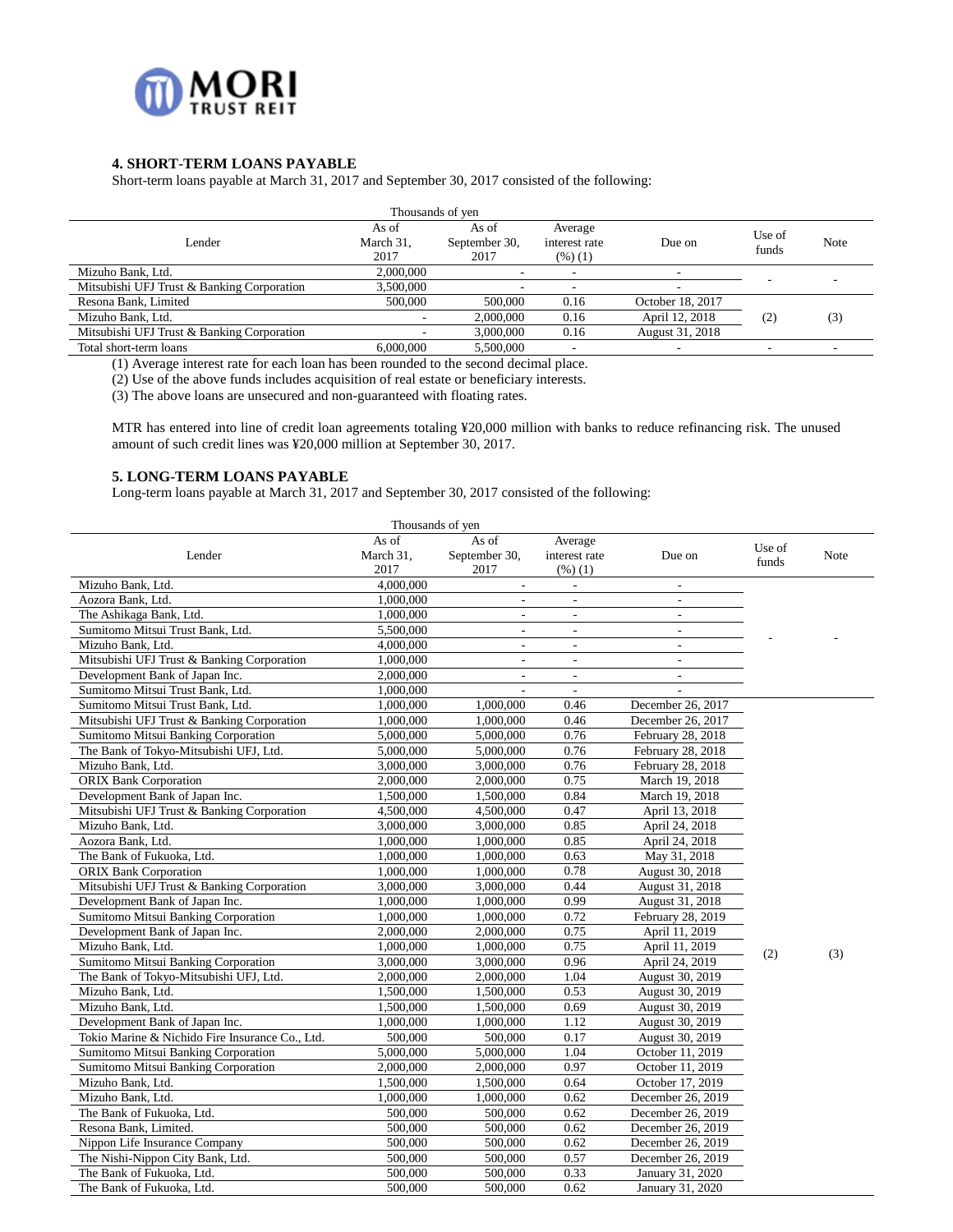

| Sumitomo Mitsui Trust Bank, Ltd.             | 3,000,000   | 3,000,000   | 0.63          | February 28, 2020        |                |
|----------------------------------------------|-------------|-------------|---------------|--------------------------|----------------|
| Mitsubishi UFJ Trust & Banking Corporation   | 3,000,000   | 3,000,000   | 0.20          | February 28, 2020        |                |
| The Hachijuni Bank, Ltd.                     | 1,000,000   | 1,000,000   | 0.34          | February 28, 2020        |                |
| Development Bank of Japan Inc.               | 1,000,000   | 1,000,000   | 0.88          | March 12, 2020           |                |
| Sumitomo Mitsui Trust Bank, Ltd.             | 4,000,000   | 4,000,000   | 0.65          | April 13, 2020           |                |
| The Bank of Tokyo-Mitsubishi UFJ, Ltd.       | 4,000,000   | 4,000,000   | 1.07          | April 24, 2020           |                |
| The Bank of Tokyo-Mitsubishi UFJ, Ltd.       | 3,000,000   | 3,000,000   | 1.18          | August 31, 2020          |                |
| Nippon Life Insurance Company                | 500,000     | 500,000     | 0.63          | August 31, 2020          |                |
| Nippon Life Insurance Company                | 1,000,000   | 1,000,000   | 0.55          | September 30, 2020       |                |
| Sumitomo Mitsui Banking Corporation          | 3,000,000   | 3,000,000   | 1.09          | October 9, 2020          |                |
| Sumitomo Mitsui Trust Bank, Ltd.             | 1,500,000   | 1,500,000   | 0.27          | February 26, 2021        |                |
| Mizuho Bank, Ltd.                            | 1,000,000   | 1,000,000   | 0.27          | February 26, 2021        |                |
| Development Bank of Japan Inc.               | 1,000,000   | 1,000,000   | 1.02          | March 12, 2021           |                |
| Mitsubishi UFJ Trust & Banking Corporation   | 1,500,000   | 1,500,000   | 0.30          | March 31, 2021           |                |
| Sumitomo Mitsui Banking Corporation          | 5,000,000   | 5,000,000   | 1.02          | April 9, 2021            |                |
| Resona Bank, Limited.                        | 1,000,000   | 1,000,000   | 0.28          | April 22, 2021           |                |
| Resona Bank, Limited.                        | 500,000     | 500,000     | 0.28          | May 31, 2021             |                |
| Mizuho Bank, Ltd.                            |             | 1,500,000   | 0.37          | August 31, 2021          |                |
| Mizuho Bank, Ltd.                            | 1,000,000   | 1,000,000   | 0.34          | August 31, 2021          |                |
| The Bank of Tokyo-Mitsubishi UFJ, Ltd.       | 1,500,000   | 1,500,000   | 0.89          | October 1, 2021          |                |
| Sumitomo Mitsui Banking Corporation          | 1,000,000   | 1,000,000   | 0.83          | December 24, 2021        | (2)            |
| Aozora Bank, Ltd.                            | 500,000     | 500,000     | 0.83          | December 24, 2021        |                |
| The Bank of Fukuoka, Ltd.                    | 2,000,000   | 2,000,000   | 0.47          | January 31, 2022         |                |
| Development Bank of Japan Inc.               | 3,000,000   | 3,000,000   | 0.84          | February 28, 2022        |                |
| The Dai-ichi Life Insurance Company, Limited | 500,000     | 500,000     | 0.45          | February 28, 2022        |                |
| Mizuho Bank, Ltd.                            |             | 4,000,000   | 0.47          | April 11, 2022           |                |
| Aozora Bank, Ltd.                            |             | 1,000,000   | 0.47          | April 11, 2022           |                |
| The Ashikaga Bank, Ltd.                      |             | 1,000,000   | 0.44          | April 22, 2022           |                |
| Sumitomo Mitsui Banking Corporation          | 2,000,000   | 2,000,000   | 0.80          | April 28, 2022           |                |
| Sumitomo Mitsui Banking Corporation          |             | 3,500,000   | 0.44          | August 31, 2022          |                |
| Sumitomo Mitsui Trust Bank, Ltd.             | 2,000,000   | 2,000,000   | 0.40          | August 31, 2022          |                |
| Sumitomo Mitsui Banking Corporation          |             | 1,000,000   | 0.47          | September 30, 2022       |                |
| Sumitomo Mitsui Trust Bank, Ltd.             | 1,000,000   | 1,000,000   | 0.45          | February 28, 2023        |                |
| Mizuho Trust & Banking Co., Ltd              | 1,000,000   | 1,000,000   | 0.45          | February 28, 2023        |                |
| Mizuho Bank, Ltd.                            | 3,500,000   | 3,500,000   | 0.47          | April 12, 2023           |                |
| The Bank of Fukuoka, Ltd.                    | 1,000,000   | 1,000,000   | 0.43          | April 21, 2023           |                |
| Mizuho Bank, Ltd.                            | 1,500,000   | 1,500,000   | 0.48          | August 31, 2023          |                |
| Resona Bank, Limited.                        | 1,000,000   | 1,000,000   | 0.48          | August 31, 2023          |                |
| Development Bank of Japan Inc.               |             | 500,000     | 0.54          | September 29, 2023       |                |
| Resona Bank, Limited                         | 1,000,000   | 1,000,000   | 0.46          | October 18, 2023         |                |
| Development Bank of Japan Inc.               | 1,500,000   | 1,500,000   | 0.64          | February 29, 2024        |                |
| Aozora Bank, Ltd.                            | 2,000,000   | 2,000,000   | 0.54          | March 11, 2024           |                |
| Total long-term loans                        | 140,500,000 | 133,500,000 | $\mathcal{L}$ | $\overline{\phantom{a}}$ | $\blacksquare$ |

(1) Average interest rate for each loan has been rounded to the second decimal place.

(2) Use of the above funds includes acquisition of real estate or beneficiary interests.

(3) The above loans are unsecured and non-guaranteed with fixed interest rates.

(4) The total amounts of long-term loans repayable expected to be repaid during each of the 5 years subsequent to

the current balance sheet date are summarized as follows:<br>1 to 2 years

|                                       | to 2 years | 2 to 3 years | 3 to 4 years | 4 to 5 years |
|---------------------------------------|------------|--------------|--------------|--------------|
| Amount of loans<br>(Thousands of yen) | 13.500,000 | 33,000,000   | 17,000,000   | 23,000,000   |

 $(3)$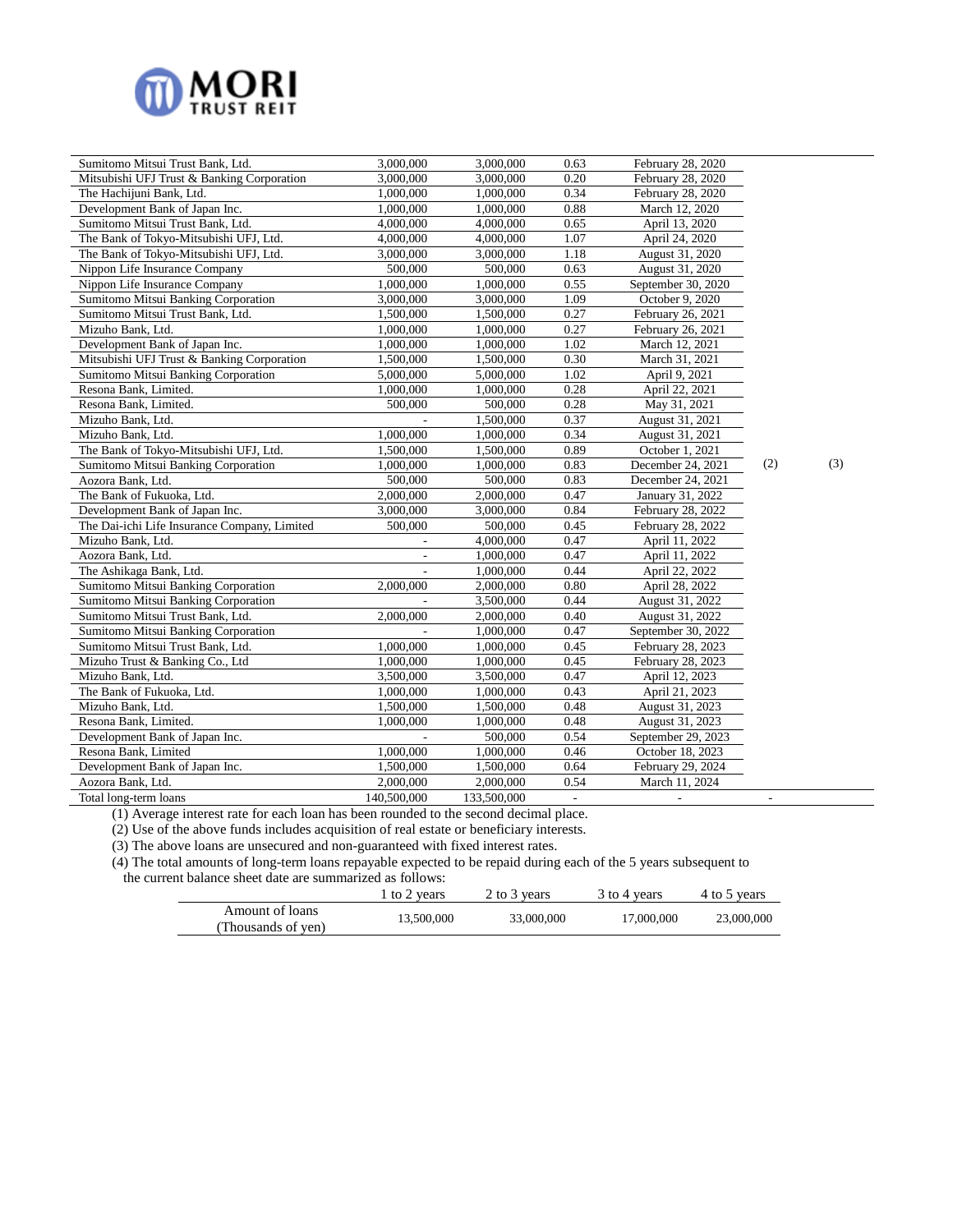

### **6. INVESTMENT CORPORATION BONDS**

Investment corporation bonds at March 31, 2017 and September 30, 2017 consisted of the following:

|                                          | Thousands of yen           |                                |                                  |                   |                 |                   |
|------------------------------------------|----------------------------|--------------------------------|----------------------------------|-------------------|-----------------|-------------------|
|                                          | As of<br>March 31,<br>2017 | As of<br>September 30,<br>2017 | Average<br>interest rate<br>(% ) | Due on            | Use of<br>funds | Note              |
| Unsecured bonds due on February 26, 2018 | 4,000,000                  | 4,000,000                      | 0.18                             | February 26, 2018 |                 |                   |
| Unsecured bonds due on February 25, 2019 | 3,000,000                  | 3,000,000                      | 0.11                             | February 25, 2019 |                 |                   |
| Unsecured bonds due on February 21, 2020 | 4,000,077                  | 4.000.064                      | $0.00*$                          | February 21, 2020 | (1)             | $\left( 2\right)$ |
| Unsecured bonds due on February 26, 2027 | 1,000,000                  | 1,000,000                      | 1.07                             | February 26, 2027 |                 |                   |
| Unsecured bonds due on February 23, 2037 | 1.000.000                  | 1,000,000                      | 1.08                             | February 23, 2037 |                 |                   |
| Total                                    | 13,000,077                 | 13,000,064                     |                                  |                   |                 |                   |

\* The interest rate for the unsecured bonds due on February 21, 2020 is 0.001%. In addition, the bond was issued over par (at a price exceeding the par value), and thus the yield to maturity is about 0.0003% annually.

(1) Use of the above funds includes acquisition of real estate or beneficiary interests.

(2) The above loans are unsecured and non-guaranteed with floating rates.

(3) Investment corporation bonds repayable expected to be repaid during each of the 5 years subsequent to

the current balance sheet date are summarized as follows (except for investment corporation bonds due within one year):

|                                                    | to 2 years | 2 to 3 years | 3 to 4 years | 4 to 5 years |
|----------------------------------------------------|------------|--------------|--------------|--------------|
| Investment corporation bonds<br>(Thousands of ven) | 3,000,000  | 4,000,000    | -            |              |

### **7. NET ASSETS**

MTR is required to maintain net assets of at least ¥50 million as required pursuant to the Investment Trust Law.

#### **8. INCOME TAXES**

At March 31, 2017 and September 30, 2017, MTR's deferred tax assets consisted mainly of enterprise tax payable, which is not deductible for tax purposes.

The significant components of deferred tax assets and liabilities as of March 31, 2017 and September 30, 2017 were as follows:

|                                                         | As of March 31, 2017 | As of September 30, 2017 |
|---------------------------------------------------------|----------------------|--------------------------|
|                                                         |                      | Thousands of yen         |
| <b>Deferred tax assets:</b>                             |                      |                          |
| Accrued enterprise tax                                  | 13                   | 21                       |
| Total deferred tax assets                               | 13                   | 21                       |
| <b>Deferred tax liabilities:</b>                        |                      |                          |
| Reserve for advanced depreciation of non-current assets | 286,650              | 515,301                  |
| Total deferred tax liabilities                          | 285,650              | 515,301                  |
| Net deferred tax assets (liabilities)                   | (285, 636)           | (515, 279)               |

A reconciliation of the tax rate differences between the adjusted statutory tax rate and the effective tax rates for the six months ended March 31, 2017 and September 30, 2017 was as follows:

|                                  | October 1, 2016 to | April 1, 2017 to   |
|----------------------------------|--------------------|--------------------|
|                                  | March 31, 2017     | September 30, 2017 |
| Statutory tax rate               | 31.74%             | 31.74%             |
| Deductible dividend distribution | (32.07%)           | (28.57%)           |
| Others                           | $0.02\%$           | 0.00%              |
| Effective tax rates              | $(0.31\%)$         | 3.17%              |

MTR is subject to Japanese corporate income taxes on all of its taxable income. However, under the Special Taxation Measures Law (STML) of Japan, an investment corporation is allowed to deduct dividends of accounting profits, or dividend distributions, paid to investors from its taxable income if certain tax requirements are satisfied. Such tax requirements include dividend distributions in excess of 90% of the investment corporation's distributable profit for the accounting period as stipulated in Article 67-15 of the STML. Based on the distribution policy provided by its Articles of Incorporation, MTR made a dividend distribution in the amount of ¥6,552,480 thousand at September 30, 2017 which is approximately 100% of retained earnings after deducting reserve for advanced depreciation of non-current assets associated with the gain on sales of land and treated it as a tax-deductible dividend. MTR does not distribute dividends in excess of accounting profit in accordance with its Articles of Incorporation.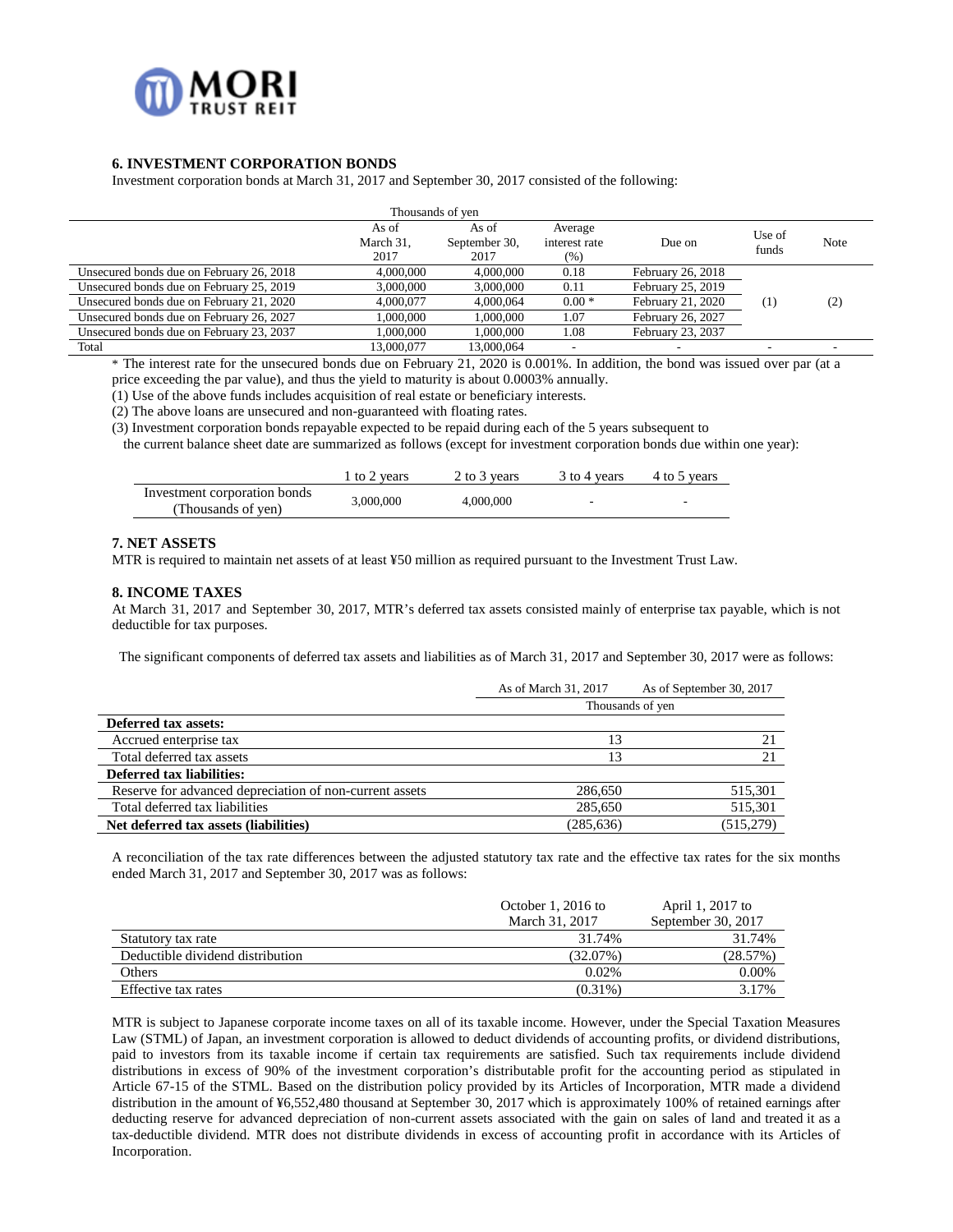

### **9. PER SHARE INFORMATION**

The following table summarizes information about net assets per share and net income per share at March 31, 2017 and September 30, 2017 and for the six-month periods then ended:

|                                     | Yen                |                    |
|-------------------------------------|--------------------|--------------------|
|                                     | October 1, 2016 to | April 1, 2017 to   |
|                                     | March 31, 2017     | September 30, 2017 |
| Net assets per share at period end. | 120,730            | 122,468            |
| Net income per share                | 3.577              | 5.340              |
| Weighted-average number of shares   | 1.320,000 shares   | 1.320,000 shares   |

In calculating net assets per share, the amount of the net assets has been adjusted for the cash distribution declared in the subsequent period. Net income per share is computed by dividing net income by the weighted-average number of shares outstanding during each period. Diluted net income per share has not been presented since no warrants or convertible bonds were outstanding during the period.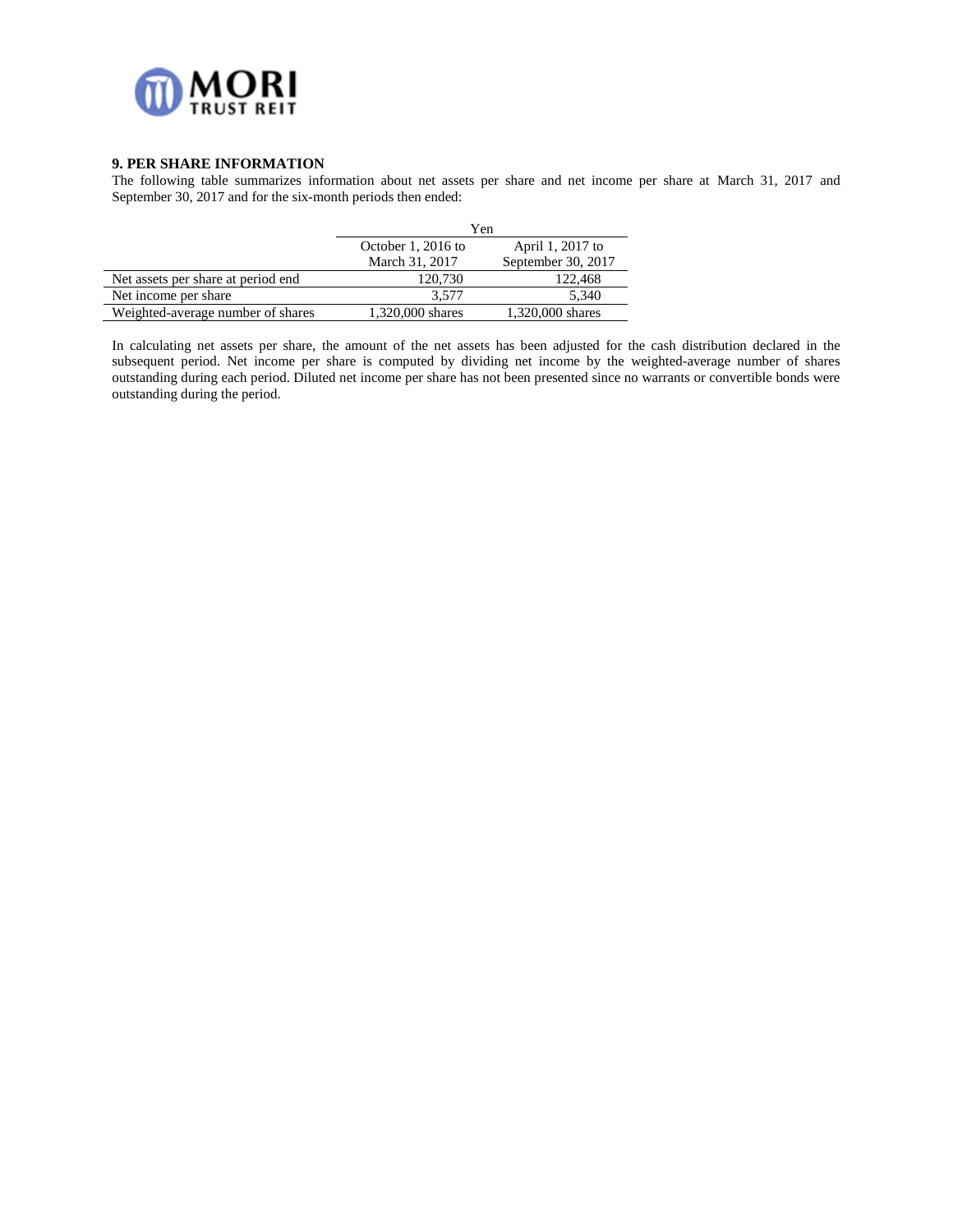

# **10. RELATED PARTY TRANSACTIONS**

MTR entered into the following related party transactions:

(1) Parent company and major corporate shareholders: None applicable

- (2) Subsidiaries: None applicable
- (3) Sister companies:

(For the six months ended March 31, 2017)

| Party type                       | Subsidiary of other related company*            |  |  |
|----------------------------------|-------------------------------------------------|--|--|
| Party name                       | Mori Trust Co., Ltd.                            |  |  |
| Address                          | Minato-ku Tokyo, Japan                          |  |  |
| Capital                          | ¥30,000,000 thousand                            |  |  |
| <b>Business</b>                  | Urban development; hotel management and         |  |  |
|                                  | investment business                             |  |  |
| Percentage of voting rights held |                                                 |  |  |
| Concurrent board appointment     |                                                 |  |  |
| Business relationship            | Leasing                                         |  |  |
| Details of transactions          | Rental revenues                                 |  |  |
| Transaction amount               | $43,102,769$ thousand                           |  |  |
| Account name and balance at      | Rental and other receivables                    |  |  |
| period end                       | ¥1,982 thousand                                 |  |  |
|                                  | Rents received in advance                       |  |  |
|                                  | ¥489,125 thousand                               |  |  |
|                                  | Leasehold and security deposits including trust |  |  |
|                                  | accounts                                        |  |  |
|                                  | ¥881,196 thousand                               |  |  |

\* MTR deemed Mori Trust Co., Ltd. to be a "Subsidiary of other related company" under Article 8 of Regulations Concerning Financial Statements.

(For the six months ended September 30, 2017)

| Party type                       | Subsidiary of other related company*            |  |  |
|----------------------------------|-------------------------------------------------|--|--|
| Party name                       | Mori Trust Co., Ltd.                            |  |  |
| Address                          | Minato-ku Tokyo, Japan                          |  |  |
| Capital                          | ¥30,000,000 thousand                            |  |  |
| <b>Business</b>                  | Urban development; hotel management and         |  |  |
|                                  | investment business                             |  |  |
| Percentage of voting rights held |                                                 |  |  |
| Concurrent board appointment     |                                                 |  |  |
| Business relationship            | Leasing                                         |  |  |
| Details of transactions          | Rental revenues                                 |  |  |
| Transaction amount               | ¥3,098,038 thousand                             |  |  |
| Account name and balance at      | Rental and other receivables                    |  |  |
| period end                       | $¥1,288$ thousand                               |  |  |
|                                  | Rents received in advance                       |  |  |
|                                  | $4489,125$ thousand                             |  |  |
|                                  | Leasehold and security deposits including trust |  |  |
|                                  | accounts                                        |  |  |
|                                  | ¥833,929 thousand                               |  |  |

\* MTR deemed Mori Trust Co., Ltd. to be a "Subsidiary of other related company" under Article 8 of Regulations Concerning Financial Statements.

(4) Directors and major individual shareholders: None applicable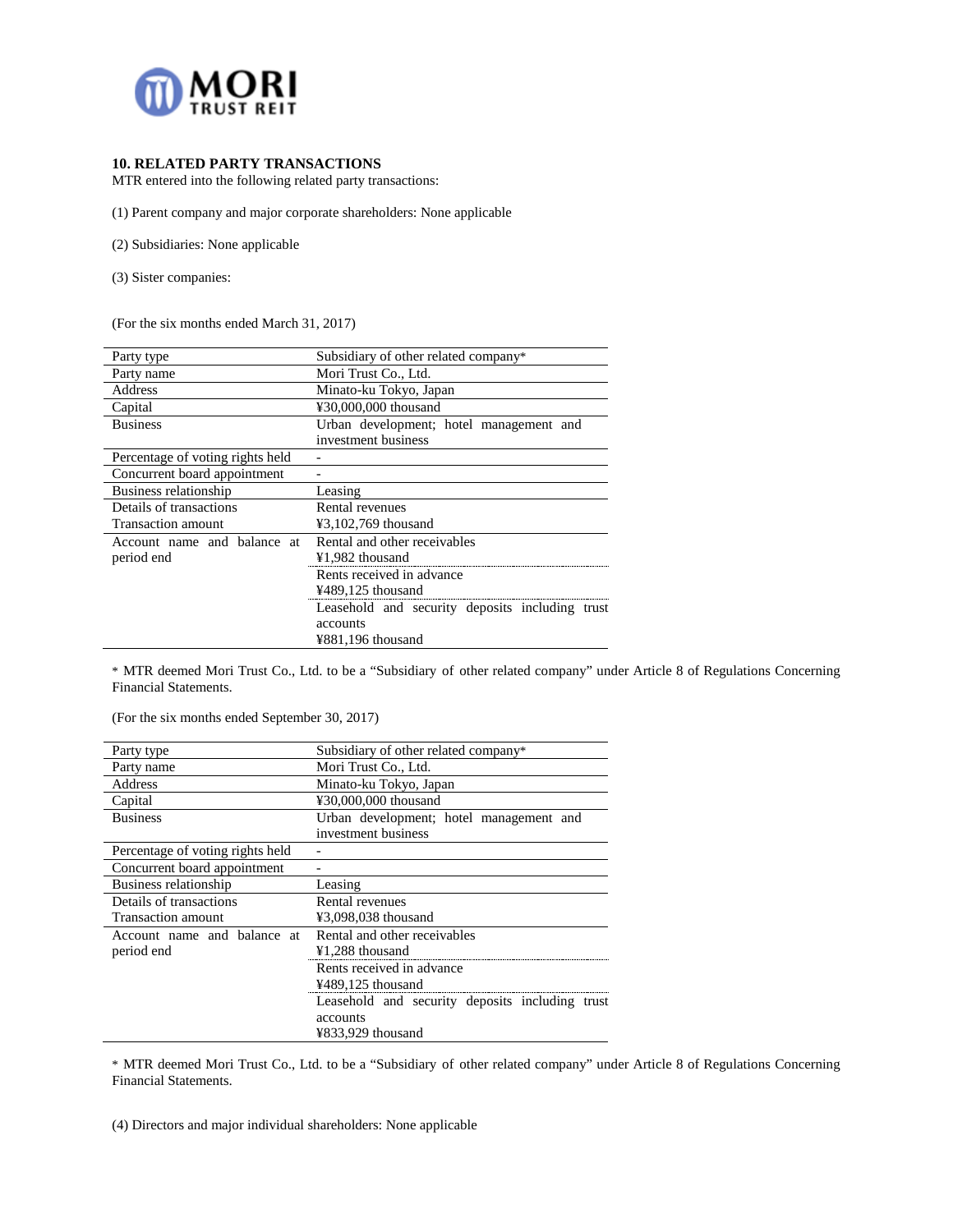

# **11. BREAKDOWN OF PROPERTY-RELATED REVENUES AND EXPENSES**

A breakdown of property-related revenues and expenses for the six-month periods ended March 31, 2017 and September 30, 2017 is summarized as follows:

(1) Rental revenues and property-related expenses

| $(1)$ retain revenues and property retailed expenses | Thousands of yen   |                    |  |
|------------------------------------------------------|--------------------|--------------------|--|
|                                                      | October 1, 2016 to | April 1, 2017 to   |  |
|                                                      | March 31, 2017     | September 30, 2017 |  |
| <b>Property-Related Revenues:</b>                    | 8,590,929          | 8,504,468          |  |
| Property rental revenues                             | 8,147,683          | 8, 102, 436        |  |
| Common charges                                       | 319,637            | 278,422            |  |
| Land rental revenues                                 | 123,609            | 123,609            |  |
| Other rental revenues                                | 278,455            | 289,014            |  |
| Parking revenues                                     | 76,686             | 79,534             |  |
| Utilities revenues                                   | 172,176            | 178,272            |  |
| Other revenues                                       | 29,591             | 31,207             |  |
| Property-Related Expenses:                           | 3,195,970          | 3,285,231          |  |
| Property management fees                             | 428,580            | 415,345            |  |
| Utilities expenses                                   | 212,647            | 223,390            |  |
| Property and other taxes                             | 920,669            | 928,904            |  |
| Casualty insurance                                   | 20,539             | 20,650             |  |
| Repairs and maintenance                              | 193,425            | 298,669            |  |
| Depreciation                                         | 1,394,351          | 1,373,930          |  |
| Other rental expenses                                | 25,756             | 24,340             |  |
| Profit                                               | 5,673,414          | 5,508,250          |  |

(2) Gain on sale of investment property

[Ito-Yokado Shin-Urayasu]

|                                     | Thousands of yen         |                    |  |
|-------------------------------------|--------------------------|--------------------|--|
|                                     | October 1, 2016 to       | April 1, 2017 to   |  |
|                                     | March 31, 2017           | September 30, 2017 |  |
| Revenues from sale of investment    |                          | 14,250,000         |  |
| property                            |                          |                    |  |
| Cost of sale of investment property |                          | 11,213,671         |  |
| Other sales expenses                | $\overline{\phantom{0}}$ | 223,129            |  |
| Gain on sale of investment property |                          | 2,813,198          |  |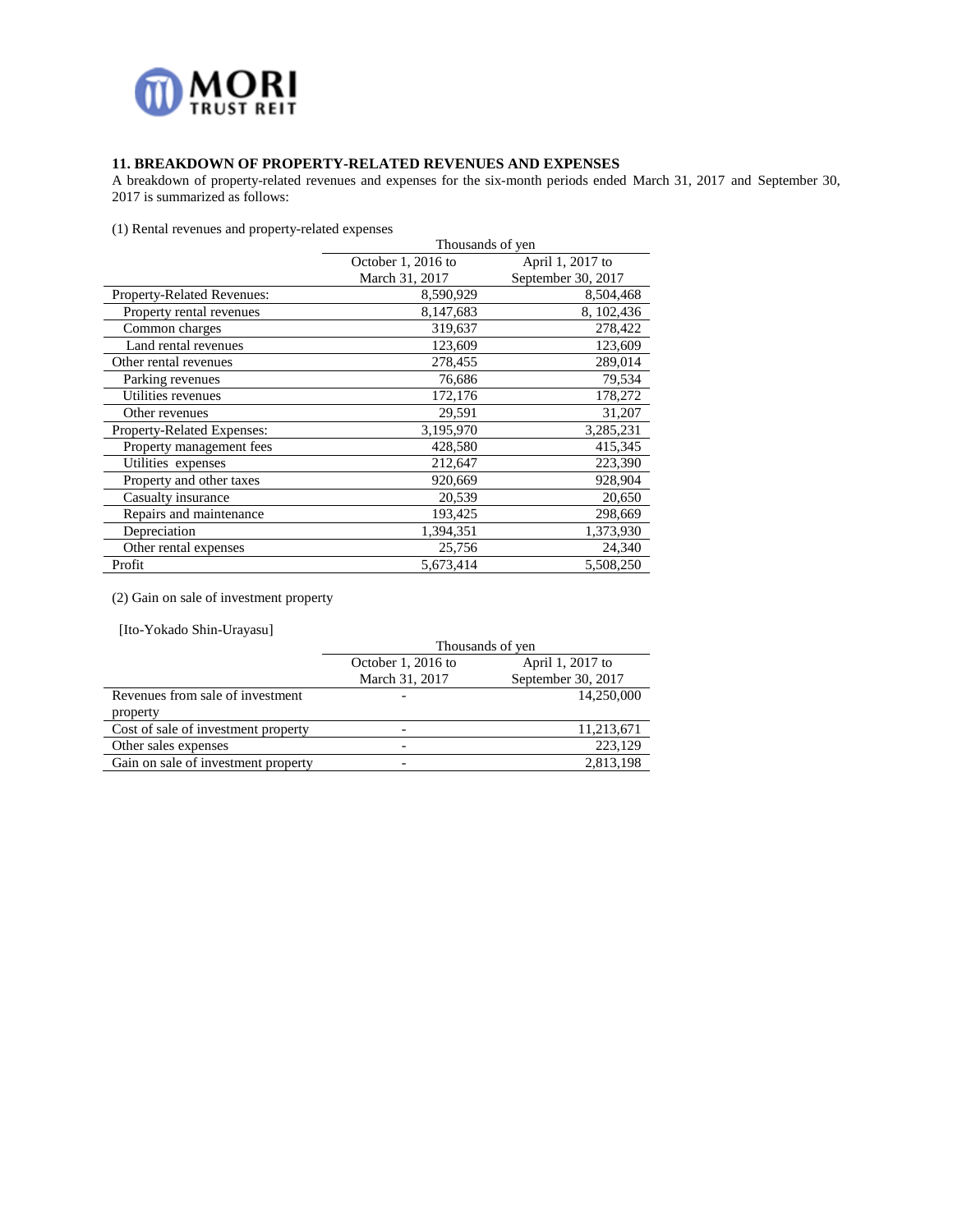

### **12. FINANCIAL INSTRUMENTS**

#### **Overview**

(1) Policy for financial instruments

For efficient and stable management operations, MTR raises funds required for acquisition and renovation of assets, payment of dividends and debt and regular operations mainly through bank borrowings, issuance of investment corporation bonds and issuance of new investment shares. MTR manages cash surpluses carefully in consideration of safety, liquidity, interest rate environment and cash flow plans.

(2) Types of financial instruments, related risk and risk management for financial instruments

Loans, issuance of investment corporation bonds and issuance of new investment shares are undertaken for acquisition of real estate or real estate trust beneficiary rights.

Loans and security deposits are exposed to liquidity risk. MTR prepares and updates its cash flow plans based on reports from each division and maintains the ready liquidity to manage liquidity risk.

In addition, MTR has established commitment lines of credit to ensure flexible fund procurement.

(3) Supplementary explanation of the estimated fair value of financial instruments

The fair value of financial instruments is based on their quoted market price, if available. When there is no quoted market price available, fair value is reasonably estimated. Since various assumptions and factors are reflected in estimating the fair value, different assumptions and factors could result in different fair values.

#### **Estimated Fair Value of Financial Instruments**

The carrying value of financial instruments on the balance sheet as of March 31, 2017 and estimated fair value are shown in the following table. The table does not include financial instruments for which it is extremely difficult to determine the fair value.

|                                                       | Carrying<br>Value | Estimated<br>Fair Value (1) | Difference |
|-------------------------------------------------------|-------------------|-----------------------------|------------|
| <b>Assets</b>                                         |                   |                             |            |
| 1) Cash and deposits                                  | 14,206,209        | 14,206,209                  |            |
| 2) Cash and deposits in trust                         | 2,576,492         | 2,576,492                   |            |
| <b>Total Assets</b>                                   | 16,782,701        | 16,782,701                  |            |
| <b>Liabilities</b>                                    |                   |                             |            |
| 1) Short-term loans payable                           | 6,000,000         | 6,000,000                   |            |
| 2) Current portion of investment<br>corporation bonds | 4,000,000         | 3,997,710                   | (2,289)    |
| 3) Current portion of long-term loans<br>payable      | 38,000,000        | 38,098,571                  | 98,571     |
| 4) Investment corporation bonds                       | 9,000,077         | 9,076,836                   | 76,759     |
| 5) Long-term loans payable                            | 102,500,000       | 103,388,086                 | 888,086    |
| 6) Tenant leasehold and security deposits             | 3,019,982         | 2,970,427                   | (49, 555)  |
| 7) Tenant leasehold and security deposits<br>in trust | 247,752           | 240,791                     | (6,960)    |
| <b>Total Liabilities</b>                              | 162,767,812       | 163,772,425                 | 1,004,612  |

Thousands of yen

The carrying value of financial instruments on the balance sheet as of September 30, 2017 and estimated fair value are shown in the following table. The table does not include financial instruments for which it is extremely difficult to determine the fair value.

Thousands of yen

| Carrying<br>Value | Estimated<br>Fair Value (1) | Difference |
|-------------------|-----------------------------|------------|
|                   |                             |            |
| 21, 105, 617      | 21, 105, 617                | ٠          |
|                   |                             |            |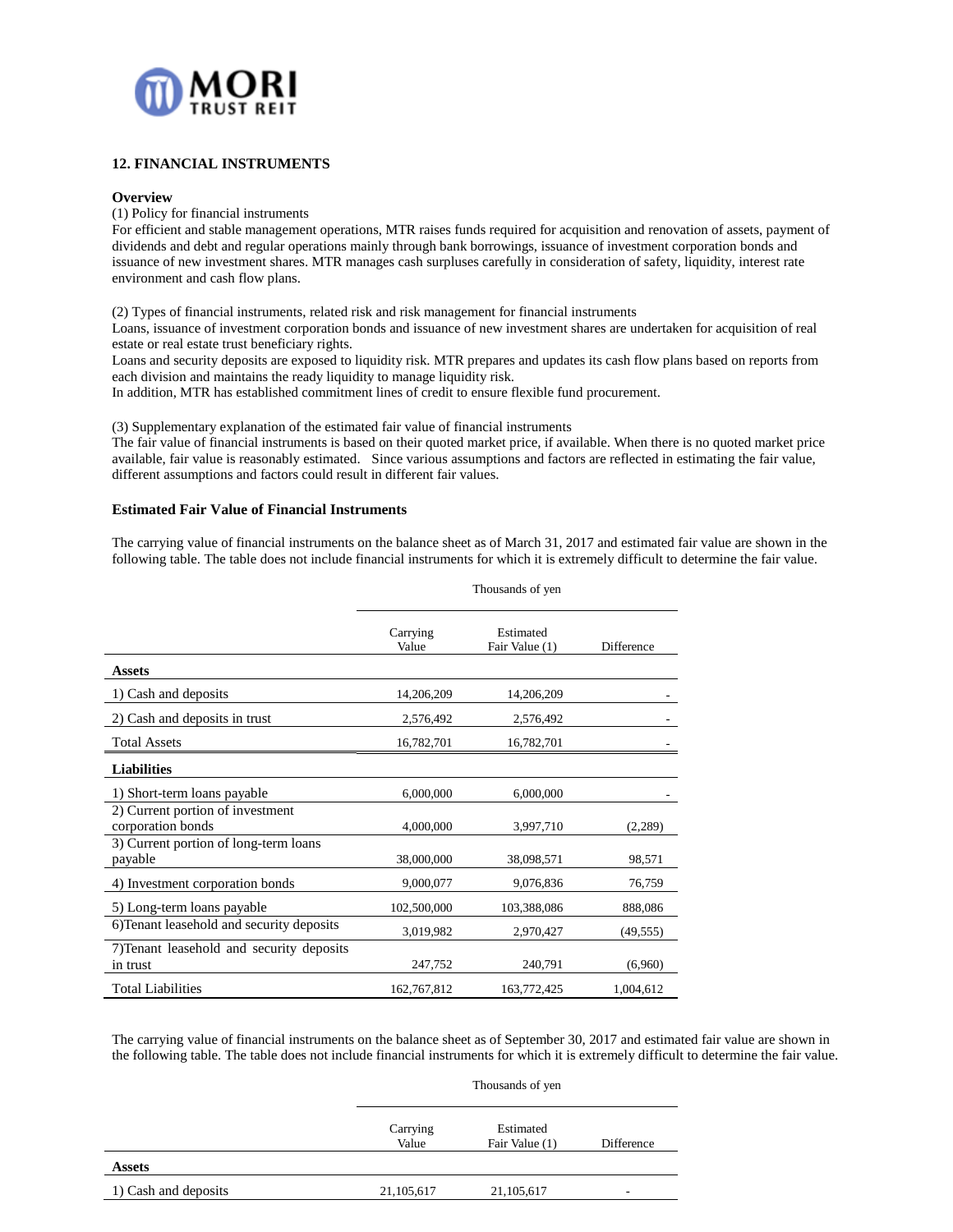

| 2) Cash and deposits in trust             | 2,683,202   | 2,683,202   |           |
|-------------------------------------------|-------------|-------------|-----------|
| <b>Total Assets</b>                       | 23,788,819  | 23,788,819  |           |
| <b>Liabilities</b>                        |             |             |           |
| 1) Short-term loans payable               | 5,500,000   | 5,500,000   |           |
| 2) Current portion of investment          |             |             |           |
| corporation bonds                         | 4.000.000   | 3,997,175   | (2,824)   |
| 3) Current portion of long-term loans     |             |             |           |
| payable                                   | 33,000,000  | 33,067,124  | 67,124    |
| 4) Investment corporation bonds           | 9,000,064   | 9,082,278   | 82,214    |
| 5) Long-term loans payable                | 100,500,000 | 101,206,753 | 706,753   |
| 6) Tenant leasehold and security deposits | 2,990,273   | 2,945,585   | (44, 687) |
| 7) Tenant leasehold and security deposits |             |             |           |
| in trust                                  | 247,752     | 241,332     | (6, 419)  |
| <b>Total Liabilities</b>                  | 155.238.089 | 156,040,250 | 802,161   |

(1) Methods to determine the estimated fair value of financial instruments

*Cash and deposits and Cash and deposits in trust*

Since these items are settled in a short period of time, their carrying value approximates fair value.

#### *Short-term loans payable*

Since these items are settled in a short period of time, their carrying value approximates fair value.

#### *Current portion of long-term loans payable*

The fair value of long-term loans is based on the present value of the total of principal and interest discounted by the interest rate to be applied if similar new borrowings were entered into.

#### *Current portion of investment corporation bonds and investment corporation bonds*

The fair value of investment corporation bonds is calculated based on the present value of the total of principal and interest discounted at the current interest rate estimated by taking into consideration the remaining term of the investment corporation bonds and their credit risk.

#### *Tenant leasehold and security deposits and Tenant leasehold and security deposits in trust*

The fair value of tenant leasehold and security deposits including trust accounts is based on the present value of the total of cash flow discounted by an interest rate determined taking into account the remaining period of each item and current credit risk. Certain tenant leasehold and security deposits including trust accounts are not included the above table because it is difficult to predict their restoration time.

Tenant leasehold and security deposits and Tenant leasehold and security deposits in trust

|                                                 | Thousands of yen |                     |  |
|-------------------------------------------------|------------------|---------------------|--|
|                                                 | As of March 31,  | As of September 30, |  |
|                                                 | 2017             | 2017                |  |
| Tenant leasehold and security deposits          | 7.081.548        | 6.274.842           |  |
| Tenant leasehold and security deposits in trust | 584,076          | 585.701             |  |

(2) The redemption schedule for monetary claims

#### (As of March 31, 2017)

|                |                   | (Thousands of yen)         |
|----------------|-------------------|----------------------------|
|                | Cash and deposits | Cash and deposits in trust |
| 1 year or less | 14,206,209        | 2,576,492                  |
| 1 to 2 years   |                   |                            |
| 2 to 3 years   |                   |                            |
| 3 to 4 years   |                   |                            |
| 4 to 5 years   |                   |                            |
| Over 5 years   |                   |                            |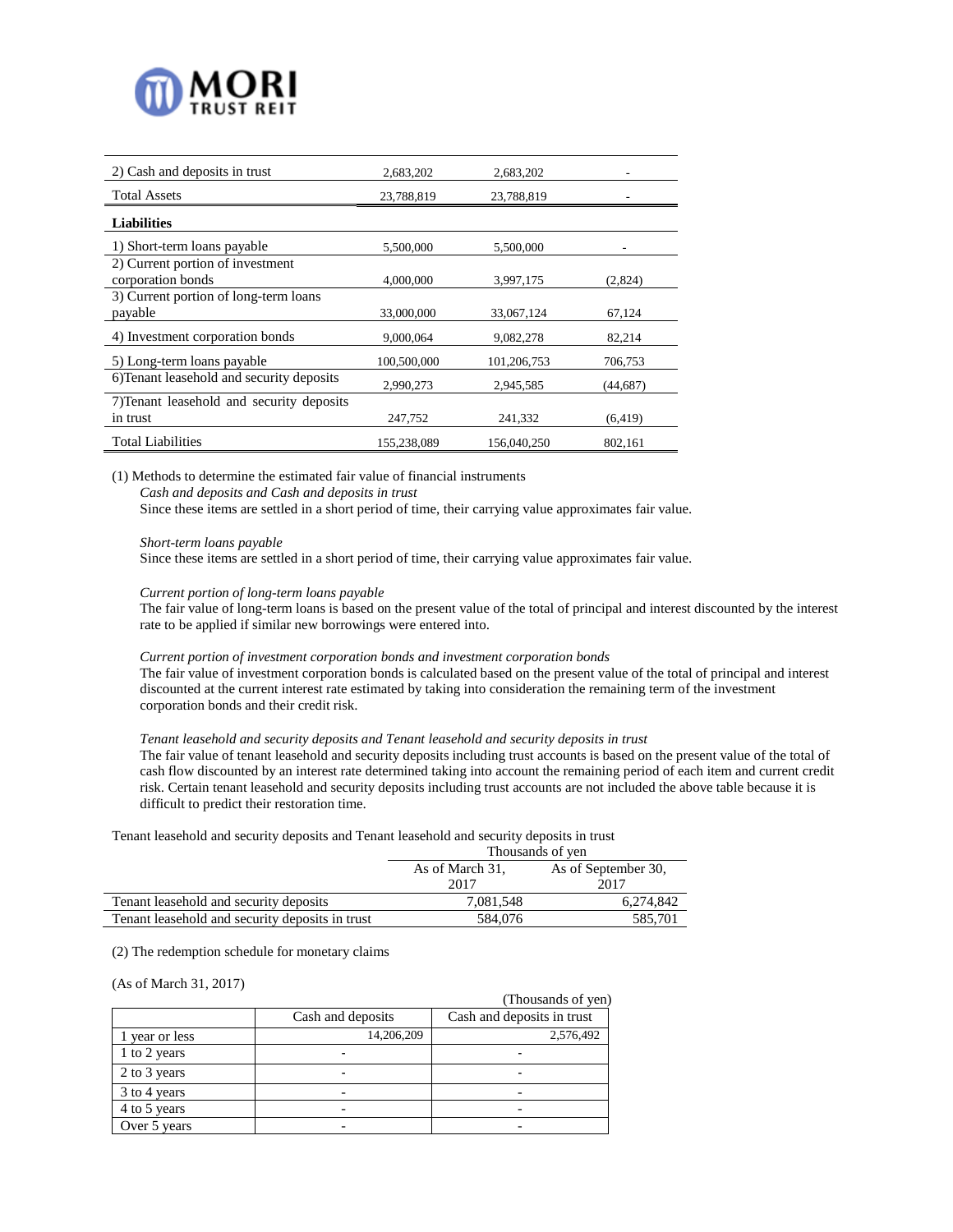

# (As of September 30, 2017)

|                |                   | (Thousands of yen)         |
|----------------|-------------------|----------------------------|
|                | Cash and deposits | Cash and deposits in trust |
| 1 year or less | 21,105,617        | 2,683,202                  |
| 1 to 2 years   |                   |                            |
| 2 to 3 years   |                   |                            |
| 3 to 4 years   |                   |                            |
| 4 to 5 years   |                   |                            |
| Over 5 years   |                   |                            |

# (3) The redemption schedule for loans

(As of March 31, 2017)

|                                                       |                       | Due in<br>1 year or less | Due in<br>1 to 2 years | Due in<br>2 to 3 years   | Due in<br>3 to 4 years | Due in<br>4 to 5 years   | Due after<br>5 years |
|-------------------------------------------------------|-----------------------|--------------------------|------------------------|--------------------------|------------------------|--------------------------|----------------------|
| Short-term loans<br>payable                           | Thousands<br>of yen)  | 6,000,000                |                        | $\overline{\phantom{a}}$ |                        | $\overline{\phantom{a}}$ |                      |
| Current portion of<br>investment<br>corporation bonds | (Thousands<br>of yen) | 4,000,000                |                        | $\overline{\phantom{a}}$ |                        |                          |                      |
| Current portion of<br>long-term loans<br>payable      | (Thousands<br>of yen) | 38,000,000               |                        |                          |                        |                          |                      |
| Investment<br>corporation bonds                       | (Thousands<br>of yen) |                          | 3,000,000              | 4,000,000                |                        |                          | 2,000,000            |
| Long-term loans<br>payable                            | Thousands<br>of yen)  |                          | 15,500,000             | 33,000,000               | 20,500,000             | 16,000,000               | 17,500,000           |

|                                                       | (As of September 30, 2017) |                          |                          |                          |                        |                          |                      |
|-------------------------------------------------------|----------------------------|--------------------------|--------------------------|--------------------------|------------------------|--------------------------|----------------------|
|                                                       |                            | Due in<br>1 year or less | Due in<br>1 to 2 years   | Due in<br>2 to 3 years   | Due in<br>3 to 4 years | Due in<br>4 to 5 years   | Due after<br>5 years |
| Short-term loans<br>payable                           | (Thousands<br>of yen)      | 5,500,000                | $\overline{\phantom{a}}$ | $\overline{\phantom{0}}$ |                        | $\overline{\phantom{0}}$ |                      |
| Current portion of<br>investment<br>corporation bonds | (Thousands<br>of yen)      | 4,000,000                |                          |                          |                        |                          |                      |
| Current portion of<br>long-term loans<br>payable      | (Thousands<br>of yen)      | 33,000,000               |                          |                          |                        |                          |                      |
| Investment<br>corporation bonds                       | (Thousands)<br>of yen)     |                          | 3,000,000                | 4,000,000                |                        |                          | 2,000,000            |
| Long-term loans<br>payable                            | (Thousands<br>of yen)      |                          | 13,500,000               | 33,000,000               | 17,000,000             | 23,000,000               | 14,000,000           |

# **13. CASH AND CASH EQUIVALENTS**

Cash and cash equivalents as of March 31, 2017 and September 30, 2017 were as follows:

|                            | Thousands of yen                                 |            |  |  |
|----------------------------|--------------------------------------------------|------------|--|--|
|                            | As of September 30, 2017<br>As of March 31, 2017 |            |  |  |
| Cash and deposits          | 14.206.209                                       | 21,105,617 |  |  |
| Cash and deposits in trust | 2,576,492                                        | 2,683,202  |  |  |
| Cash and cash equivalents  | 16,782,701                                       | 23,788,819 |  |  |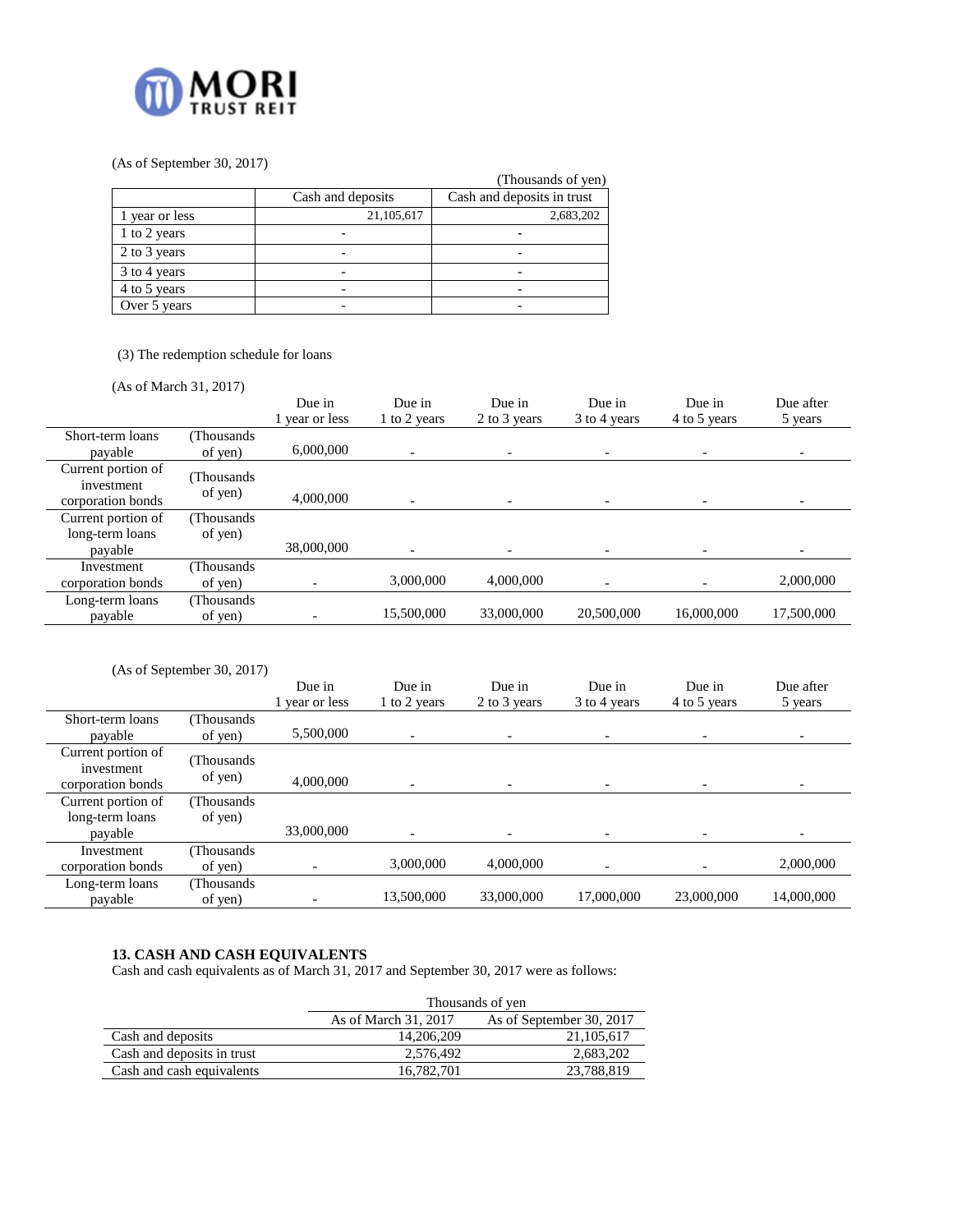

# **14. LEASES**

MTR leases properties and earns rental revenues. Future lease revenues subsequent to March 31, 2017 and September 30, 2017 under non-cancelable operating leases were as follows:

|                     | Thousands of yen                                 |            |  |  |
|---------------------|--------------------------------------------------|------------|--|--|
|                     | As of March 31, 2017<br>As of September 30, 2017 |            |  |  |
| Due within one year | 9,638,867                                        | 8,939,875  |  |  |
| Due after one year  | 29.234.791                                       | 24,987,672 |  |  |
| Total               | 38,873,658                                       | 33,927,547 |  |  |

### **15. INVESTMENT AND RENTAL PROPERTIES**

MTR owns office buildings and retail facilities for lease mainly in Tokyo and other areas. The carrying value in the balance sheet and corresponding fair value of those properties are as follows:

|            |             |                |             |             | (Thousands of yen) |                |             |             |
|------------|-------------|----------------|-------------|-------------|--------------------|----------------|-------------|-------------|
|            |             | Carrying Value |             | Fair Value  |                    | Carrying Value |             | Fair Value  |
|            |             | (1)            |             | (3)         |                    | (1)            |             | (3)         |
|            | As of       |                | As of       | As of       | As of              |                | As of       | As of       |
| Use        | March       | Net Changes    | September   | March       | September          | Net Changes    | March       | September   |
|            | 31, 2017    | (2)            | 30, 2016    | 31, 2017    | 30, 2017           | (2)            | 31, 2017    | 30, 2017    |
| Office     |             |                |             |             |                    |                |             |             |
| buildings  | 214,967,949 | (919,990)      | 215,887,939 | 227,060,000 | 214,318,810        | (649, 138)     | 214,967,949 | 232,810,000 |
| Retail     |             |                |             |             |                    |                |             |             |
| facilities | 80,896,439  | (201, 667)     | 81,098,107  | 91,310,000  | 69,561,327         | (11, 335, 112) | 80,896,439  | 83,620,000  |
| Others     | 19,749,778  | (121, 112)     | 19,870,890  | 19,440,000  | 19,617,213         | (132, 565)     | 19,749,778  | 20,140,000  |
| Total      | 315,614,167 | (1,242,770)    | 316,856,937 | 337,810,000 | 303,497,351        | (12, 116, 816) | 315,614,167 | 336,570,000 |

(1)The carrying value represents the acquisition cost less accumulated depreciation.

(2)The components of net change in carrying value included increases mainly due to renovation work on the properties and decreases mainly due to depreciation.

(3)The fair value is an appraisal value or a price estimated by real estate appraisers outside MTR.

The profit and loss for the six-month periods ended March 31, 2017 and September 30, 2017 concerning rental properties is as follows:

|                      | (Thousands of yen)        |                                         |                    |                                                     |                           |                                         |                    |                                                     |  |
|----------------------|---------------------------|-----------------------------------------|--------------------|-----------------------------------------------------|---------------------------|-----------------------------------------|--------------------|-----------------------------------------------------|--|
|                      |                           |                                         | October 1, 2016 to |                                                     |                           | April 1, 2017 to                        |                    |                                                     |  |
|                      |                           |                                         | March 31, 2017     |                                                     |                           |                                         | September 30, 2017 |                                                     |  |
| Use                  | Rental<br>Revenues<br>(1) | Property-<br>related<br>Expenses<br>(1) | Net Income         | Gain on<br>Sale of<br>Investment<br>Property<br>(2) | Rental<br>Revenues<br>(1) | Property-<br>related<br>Expenses<br>(1) | Net Income         | Gain on<br>Sale of<br>Investment<br>Property<br>(2) |  |
| Office<br>buildings  | 5,786,731                 | 2,366,886                               | 3,419,845          | $\overline{\phantom{0}}$                            | 5,808,739                 | 2.419.952                               | 3,388,787          |                                                     |  |
| Retail<br>facilities | 2,358,782                 | 458.655                                 | 1.900.127          | $\overline{\phantom{0}}$                            | 2.241.337                 | 470,277                                 | 1.771.059          | 2,813,198                                           |  |
| Others               | 723,870                   | 370,428                                 | 353.441            | $\overline{\phantom{a}}$                            | 743,405                   | 395,001                                 | 348,403            |                                                     |  |
| Total                | 8,869,384                 | 3.195.970                               | 5,673,414          | $\overline{\phantom{a}}$                            | 8,793,482                 | 3,285,231                               | 5,508,250          | 2,813,198                                           |  |

(1)"Rental revenues" and "Property-related expenses," which are rental revenues and related expenses (depreciation, repairs and maintenance, casualty insurance, property and other taxes etc.), are presented in the statements of income and retained earnings as "Operating revenue" and "Operating expenses."

(2)"Gain on sale of investment property" is presented in the statements of income and retained earnings under "Operating revenue."